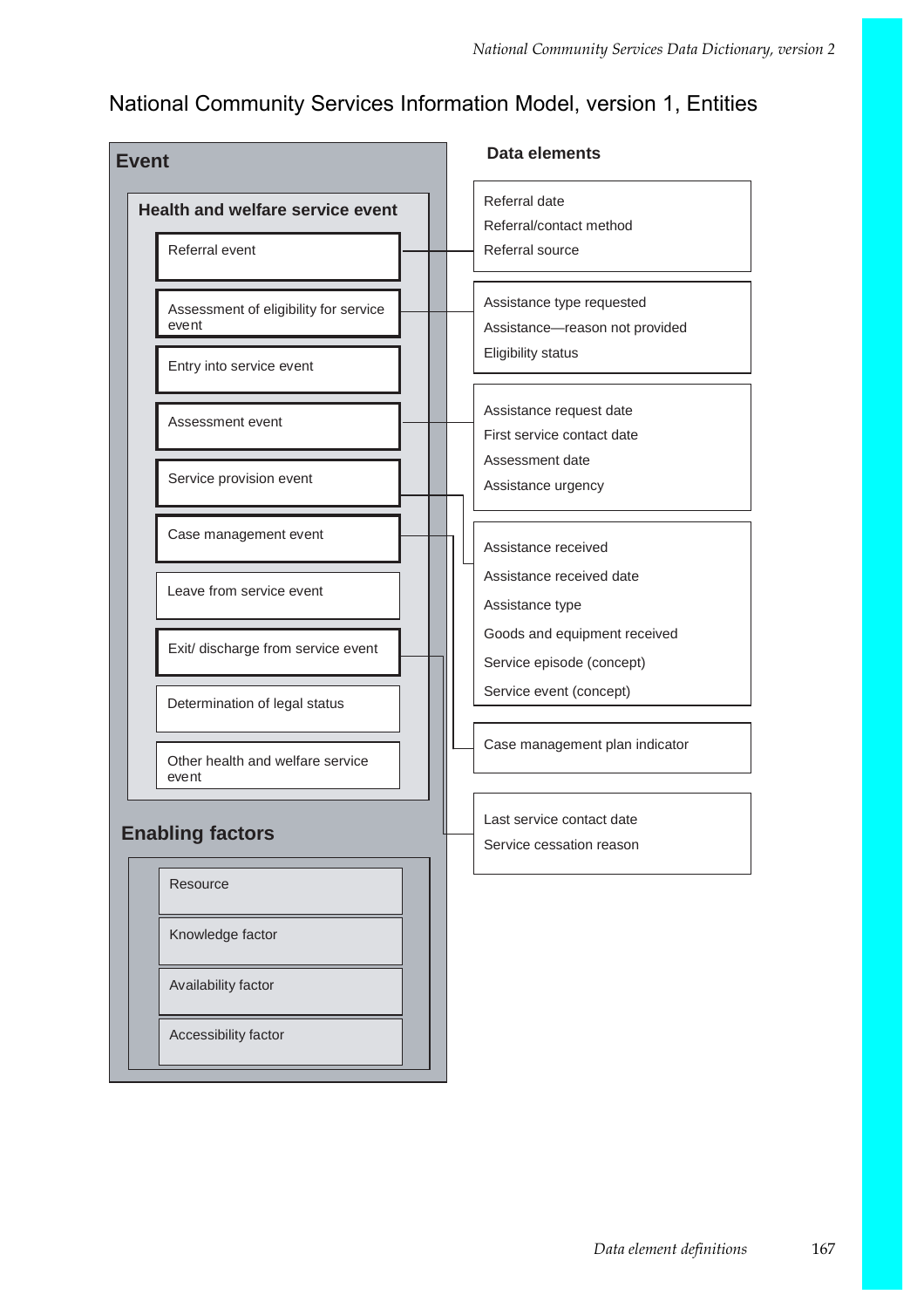## **Referral date**

| Revised             | <b>Status</b>                                         | <b>Effective Date</b> | $ Reg.$ Auth.  | ID No. |
|---------------------|-------------------------------------------------------|-----------------------|----------------|--------|
|                     | <b>CURRENT</b>                                        | 1/07/2000             | <b>NCSIMG</b>  | 000515 |
| NCSI Model Location |                                                       | Data Class            | <b>Version</b> |        |
|                     | Event/health and welfare service event/referral event | Cross-Program         |                |        |

### **Identifying and definitional attributes**

| Data element type: | <b>DATA ELEMENT</b>                                                                                                                                                                                                                                                                                                                                                                                         |
|--------------------|-------------------------------------------------------------------------------------------------------------------------------------------------------------------------------------------------------------------------------------------------------------------------------------------------------------------------------------------------------------------------------------------------------------|
| Definition:        | The date on which an agency receives a client referral from another party.                                                                                                                                                                                                                                                                                                                                  |
| Context:           | Many providers collect the date of referral because it has administrative<br>importance. It can be used in the calculation of response times and for<br>performance indicators that measure the provision of service. Can also be used to<br>measure workload (i.e. the number of referrals coming to a particular agency).<br>This may be measured for particular clients or particular types of services. |

#### **Relational and representational attributes**

| Datatype:                                                                                                                                                                                                                                                                                                                                                                                            | Numeric                                                                                                                                                                                                                                                                                                                                                                                                                                                                                |  |                      |   | Representational form:            | <b>DATE</b>                                                                     |  |
|------------------------------------------------------------------------------------------------------------------------------------------------------------------------------------------------------------------------------------------------------------------------------------------------------------------------------------------------------------------------------------------------------|----------------------------------------------------------------------------------------------------------------------------------------------------------------------------------------------------------------------------------------------------------------------------------------------------------------------------------------------------------------------------------------------------------------------------------------------------------------------------------------|--|----------------------|---|-----------------------------------|---------------------------------------------------------------------------------|--|
| Field size:                                                                                                                                                                                                                                                                                                                                                                                          | <b>Min.</b> 8                                                                                                                                                                                                                                                                                                                                                                                                                                                                          |  | Max.                 | 8 | Representational layout: DDMMYYYY |                                                                                 |  |
| Data domain:                                                                                                                                                                                                                                                                                                                                                                                         | Valid date                                                                                                                                                                                                                                                                                                                                                                                                                                                                             |  |                      |   |                                   |                                                                                 |  |
| Guide for use:                                                                                                                                                                                                                                                                                                                                                                                       | This data element should always be recorded as an 8-digit valid date comprising<br>day, month and year. Year should always be recorded in its full 4-digit format. For<br>days and months with a numeric value of less than 10, zeros should be used to<br>ensure that the date contains the required 8 digits. For example if an agency<br>receives a client referral on July 1 2000 the Referral date should be recorded as<br>01072000 as specified in the representational layout. |  |                      |   |                                   |                                                                                 |  |
| Collection methods:<br>Can be collected at initial referral of a client to an agency or at each referral,<br>although this should be done consistently within a collection. Individual<br>collections will also need to determine what constitutes a referral' for their<br>purposes (e.g. Is it only formal referrals that are considered, or are self-referral<br>counted as a referral also etc). |                                                                                                                                                                                                                                                                                                                                                                                                                                                                                        |  |                      |   |                                   |                                                                                 |  |
| Related data:                                                                                                                                                                                                                                                                                                                                                                                        |                                                                                                                                                                                                                                                                                                                                                                                                                                                                                        |  | Referral source v.2. |   |                                   | Supersedes previous data element Date of referral v.1. Used in conjunction with |  |
| <b>Administrative attributes</b>                                                                                                                                                                                                                                                                                                                                                                     |                                                                                                                                                                                                                                                                                                                                                                                                                                                                                        |  |                      |   |                                   |                                                                                 |  |

## *Source document:* AIHW: 1999. National Health Data Dictionary, version 9. Catalogue No. HWI 24. Canberra: AIHW. *Source organisation:* National Health Data Committee *Comments:*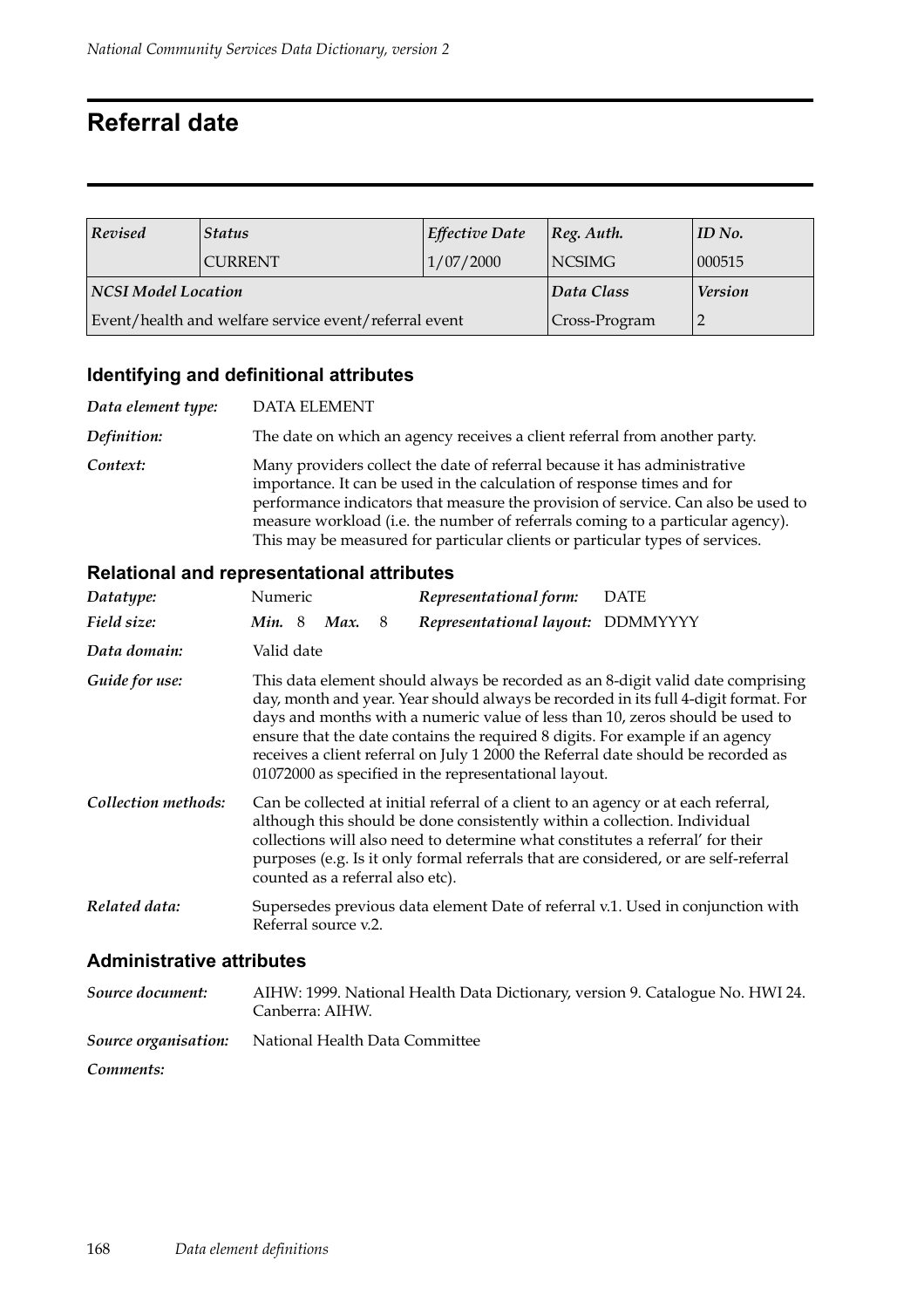## **Referral/contact method**

| New                        | <i><b>Status</b></i>                                  | <b>Effective Date</b> | $ Reg.$ Auth.  | ID No. |
|----------------------------|-------------------------------------------------------|-----------------------|----------------|--------|
|                            | <b>CURRENT</b>                                        | 1/07/2000             | NCSIMG         | 000581 |
| <b>NCSI Model Location</b> |                                                       | Data Class            | <b>Version</b> |        |
|                            | Event/health and welfare service event/referral event | Cross-Program         |                |        |

## **Identifying and definitional attributes**

| Data element type: | <b>DATA ELEMENT</b>                                                                                                                                          |
|--------------------|--------------------------------------------------------------------------------------------------------------------------------------------------------------|
| Definition:        | The method by which contact with an agency (by a person, party or other agency,<br>or a referral to an agency) was made.                                     |
| Context:           | Service planning:                                                                                                                                            |
|                    | This item can be used to describe the way in which contact was made with an<br>agency at any time, and the method by which a referral to an agency was made. |

| Datatype:                        | Numeric                                                                                                                                                                                                                                        |  |                                             |                | Representational form:            | <b>CODE</b> |  |  |
|----------------------------------|------------------------------------------------------------------------------------------------------------------------------------------------------------------------------------------------------------------------------------------------|--|---------------------------------------------|----------------|-----------------------------------|-------------|--|--|
| Field size:                      |                                                                                                                                                                                                                                                |  | Min. 1 Max.                                 | $\overline{1}$ | Representational layout: N        |             |  |  |
| Data domain:                     | 1                                                                                                                                                                                                                                              |  | Face to face                                |                |                                   |             |  |  |
|                                  | 2                                                                                                                                                                                                                                              |  | Over the telephone                          |                |                                   |             |  |  |
|                                  | 3                                                                                                                                                                                                                                              |  |                                             |                | In writing (including electronic) |             |  |  |
|                                  | 4                                                                                                                                                                                                                                              |  |                                             |                | Other method of referral/contact  |             |  |  |
|                                  | 9                                                                                                                                                                                                                                              |  |                                             |                | Not stated/inadequately described |             |  |  |
| Guide for use:                   | This item only describes the way in which contact or referral was made. It can be<br>applied to anyone or any party making contact or referral. Referral source<br>provides the information on who is actually making the contact or referral. |  |                                             |                |                                   |             |  |  |
| Collection methods:              | This information should be collected at the time at which contact or referral is<br>made. It can be collected for each contact or referral or specified ones (for<br>example, initial contact, referral from particular agencies etc).         |  |                                             |                |                                   |             |  |  |
| Related data:                    |                                                                                                                                                                                                                                                |  | Referral source v.2.                        |                |                                   |             |  |  |
| <b>Administrative attributes</b> |                                                                                                                                                                                                                                                |  |                                             |                |                                   |             |  |  |
|                                  |                                                                                                                                                                                                                                                |  | $\lambda$ IT ITAT 4000 O A A D $\lambda$ I. |                |                                   |             |  |  |

| Source document: | AIHW: 1999. SAAP National Data Collection Data Dictionary, Version 1.1.<br>Canberra: AIHW. |
|------------------|--------------------------------------------------------------------------------------------|
|                  | <b>Source organisation:</b> Australian Institute of Health and Welfare                     |
| Comments:        |                                                                                            |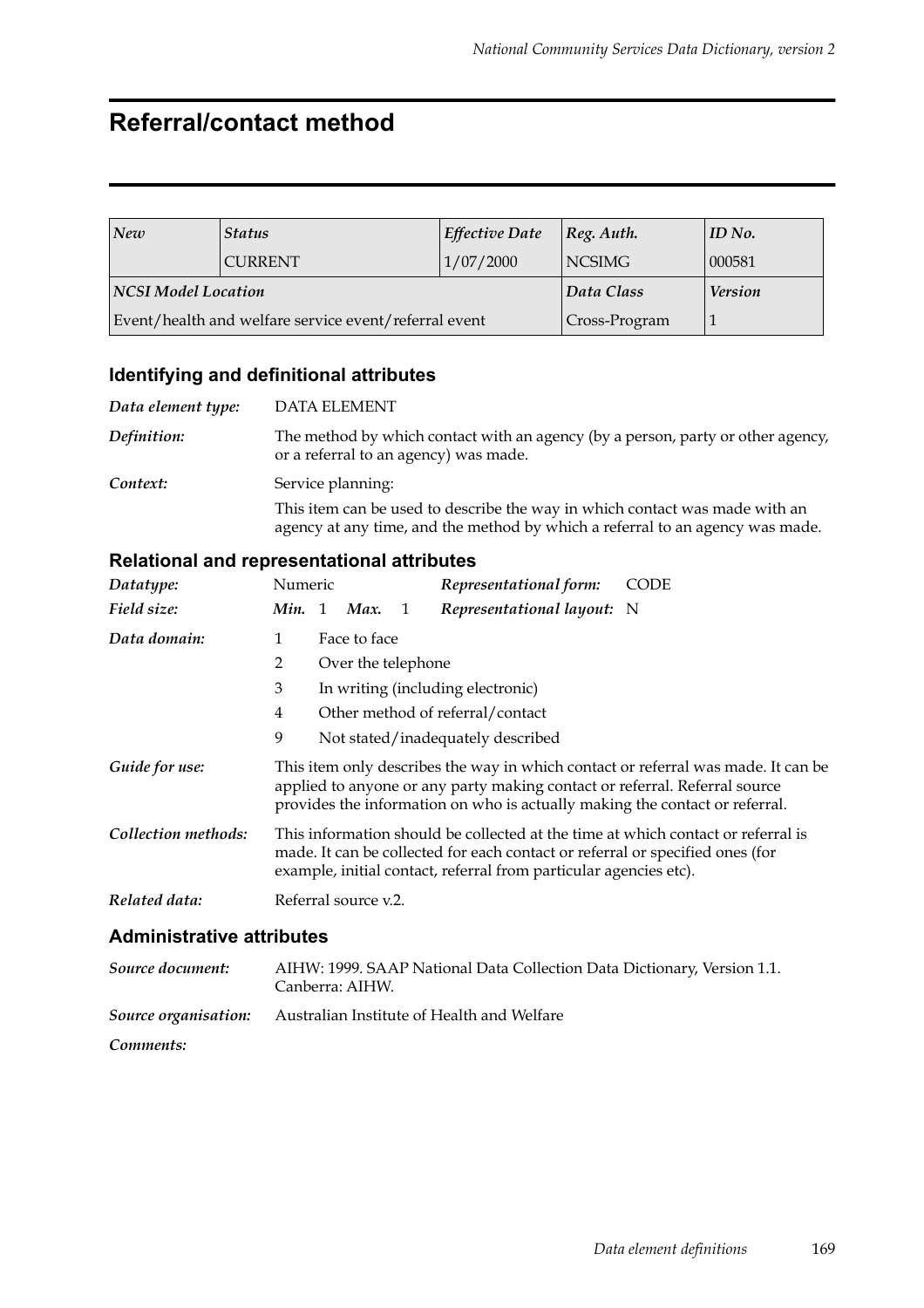## **Referral source**

| Revised             | Status                                                | <b>Effective Date</b> | [Reg. Author.  | $ID$ No. |
|---------------------|-------------------------------------------------------|-----------------------|----------------|----------|
|                     | <b>CURRENT</b>                                        | 1/07/2000             | <b>NCSIMG</b>  | 000536   |
| NCSI Model Location |                                                       | Data Class            | <b>Version</b> |          |
|                     | Event/health and welfare service event/referral event | Cross-Program         |                |          |

## **Identifying and definitional attributes**

| Data element type: | <b>DATA ELEMENT</b>                                                                                                              |
|--------------------|----------------------------------------------------------------------------------------------------------------------------------|
| Definition:        | The party (person or agency) responsible for the referral of a client to a<br>community service agency.                          |
| Context:           | Source of referral is important in assisting in the analyses of inter-service client<br>flow and for community service planning. |

| Datatype:          | Numeric            |                                 |                    |   | Representational form:            | CODE |  |  |  |
|--------------------|--------------------|---------------------------------|--------------------|---|-----------------------------------|------|--|--|--|
| Field size:        | Min. 1             |                                 | Max.               | 2 | Representational layout: NN       |      |  |  |  |
| Data domain:       | 1 Agency           |                                 |                    |   |                                   |      |  |  |  |
|                    | 11                 |                                 | Health agency      |   |                                   |      |  |  |  |
|                    | 12                 |                                 |                    |   | Community services agency         |      |  |  |  |
|                    | 13                 |                                 | Educational agency |   |                                   |      |  |  |  |
|                    | 14<br>Legal agency |                                 |                    |   |                                   |      |  |  |  |
|                    | 15                 | Employment/job-placement agency |                    |   |                                   |      |  |  |  |
| 16<br>Other agency |                    |                                 |                    |   |                                   |      |  |  |  |
|                    | 2 Non-agency       |                                 |                    |   |                                   |      |  |  |  |
|                    | 21                 | Self                            |                    |   |                                   |      |  |  |  |
|                    | 22                 | Family                          |                    |   |                                   |      |  |  |  |
|                    | 23                 |                                 | $\text{Friend}(s)$ |   |                                   |      |  |  |  |
|                    | 24                 |                                 |                    |   | General medical practitioner      |      |  |  |  |
|                    | 25                 |                                 | Other party        |   |                                   |      |  |  |  |
|                    | 9                  |                                 |                    |   | Not stated/inadequately described |      |  |  |  |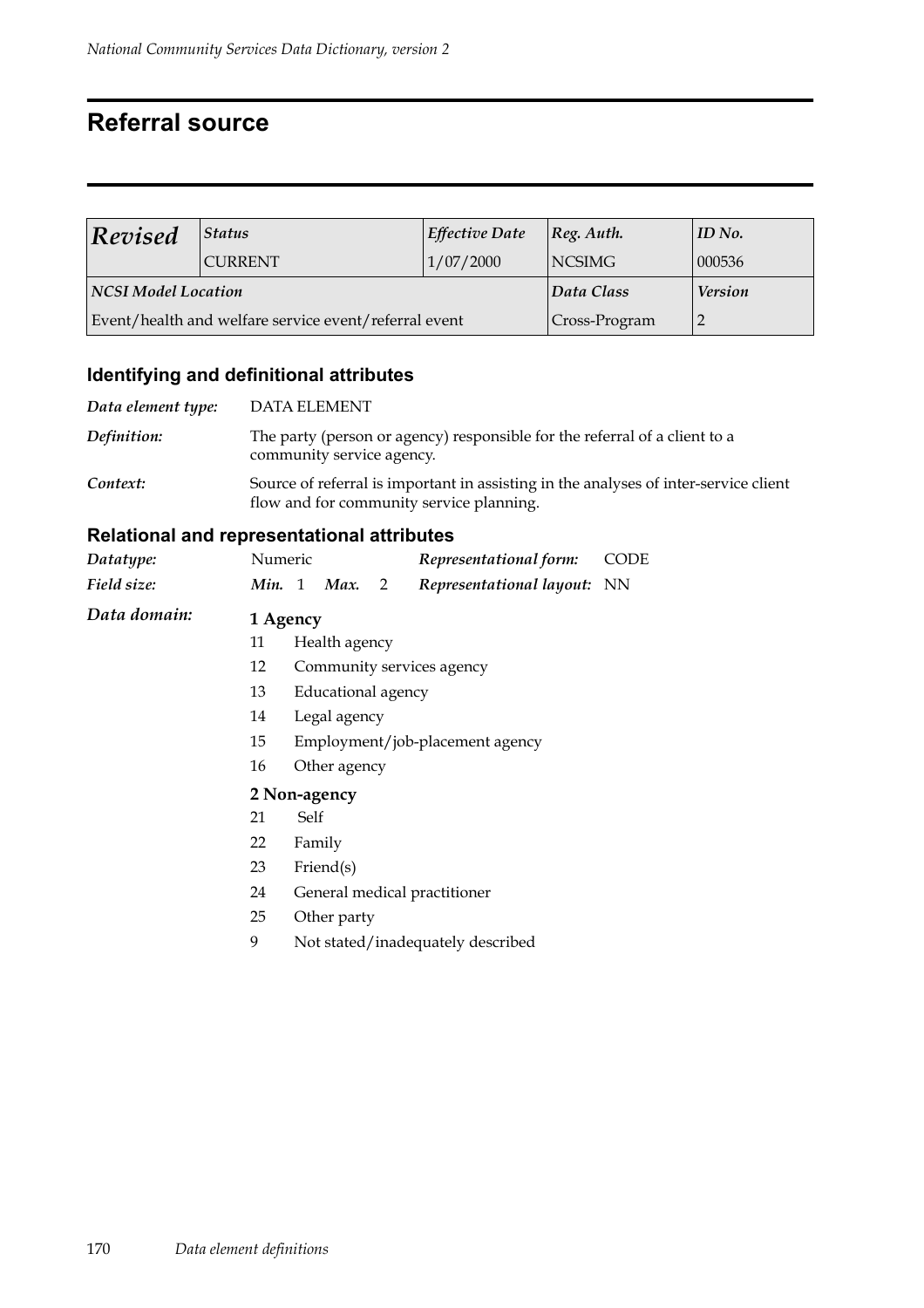# **Referral source** *(continued)*

| Guide for use:      | Individual data collections use specific categories relevant to their particular<br>information needs. These categories should be mappable to the above generic<br>domain at the 1 or 2-digit level.                                                                                                        |  |  |  |  |  |  |
|---------------------|-------------------------------------------------------------------------------------------------------------------------------------------------------------------------------------------------------------------------------------------------------------------------------------------------------------|--|--|--|--|--|--|
|                     | The separation of agency from non-agency for source of referral is a significant<br>distinction. For instance, it is important to differentiate between a referral from a<br>private practising general medical practitioner and a referral from a health<br>agency, such as a health clinic in a hospital. |  |  |  |  |  |  |
|                     | Examples                                                                                                                                                                                                                                                                                                    |  |  |  |  |  |  |
|                     | Aged care assessment team would map to category 11                                                                                                                                                                                                                                                          |  |  |  |  |  |  |
|                     | Residential aged care factor to category 11                                                                                                                                                                                                                                                                 |  |  |  |  |  |  |
|                     | Community nursing service to category 11                                                                                                                                                                                                                                                                    |  |  |  |  |  |  |
|                     | School/other education institution to category 13                                                                                                                                                                                                                                                           |  |  |  |  |  |  |
|                     | General Practitioner to category 24                                                                                                                                                                                                                                                                         |  |  |  |  |  |  |
|                     | Police/legal unit to category 14 etc                                                                                                                                                                                                                                                                        |  |  |  |  |  |  |
| Collection methods: | Individual collections may like to expand categories further for example, by<br>distinguishing between immediate family and non-immediate family.                                                                                                                                                           |  |  |  |  |  |  |
|                     | In addition, this item may be collected at the point of initial contact with an agency,<br>or for other contact points as well, for the agency as a whole, or for different<br>services provided by that agency.                                                                                            |  |  |  |  |  |  |
|                     | This trial data element is undergoing further development and testing. This will<br>include:                                                                                                                                                                                                                |  |  |  |  |  |  |
|                     | a review of the ways in which this information is collected in existing<br>administrative data collections,                                                                                                                                                                                                 |  |  |  |  |  |  |
|                     | and an appraisal of its operational feasibility, and<br>٠                                                                                                                                                                                                                                                   |  |  |  |  |  |  |
|                     | consultation with ABS and other organisations regarding related data<br>standards.                                                                                                                                                                                                                          |  |  |  |  |  |  |
| Related data:       | Supersedes previous data element Source of referral v.1.                                                                                                                                                                                                                                                    |  |  |  |  |  |  |
|                     | Is related to:                                                                                                                                                                                                                                                                                              |  |  |  |  |  |  |
|                     | First service contact date v.2,<br>Referral date v.2.                                                                                                                                                                                                                                                       |  |  |  |  |  |  |

| Source document:     | AIHW: 1998. SAAP National Data Collection: Collectors Manual. Canberra:<br>AIHW.                 |
|----------------------|--------------------------------------------------------------------------------------------------|
|                      | AIHW: 1999. SAAP National Data Collection Data Dictionary version 1.1.<br>Canberra: AIHW.        |
|                      | AIHW: 1999. National Health Data Dictionary, version 9. Catalogue No.<br>HWI 24. Canberra: AIHW. |
|                      | DHFS:1998. HACC Data Dictionary, version 1.0. Commonwealth of Australia.                         |
| Source organisation: | Department of Health and Family Services                                                         |
|                      | Australian Institute of Health and Welfare                                                       |
| Comments:            |                                                                                                  |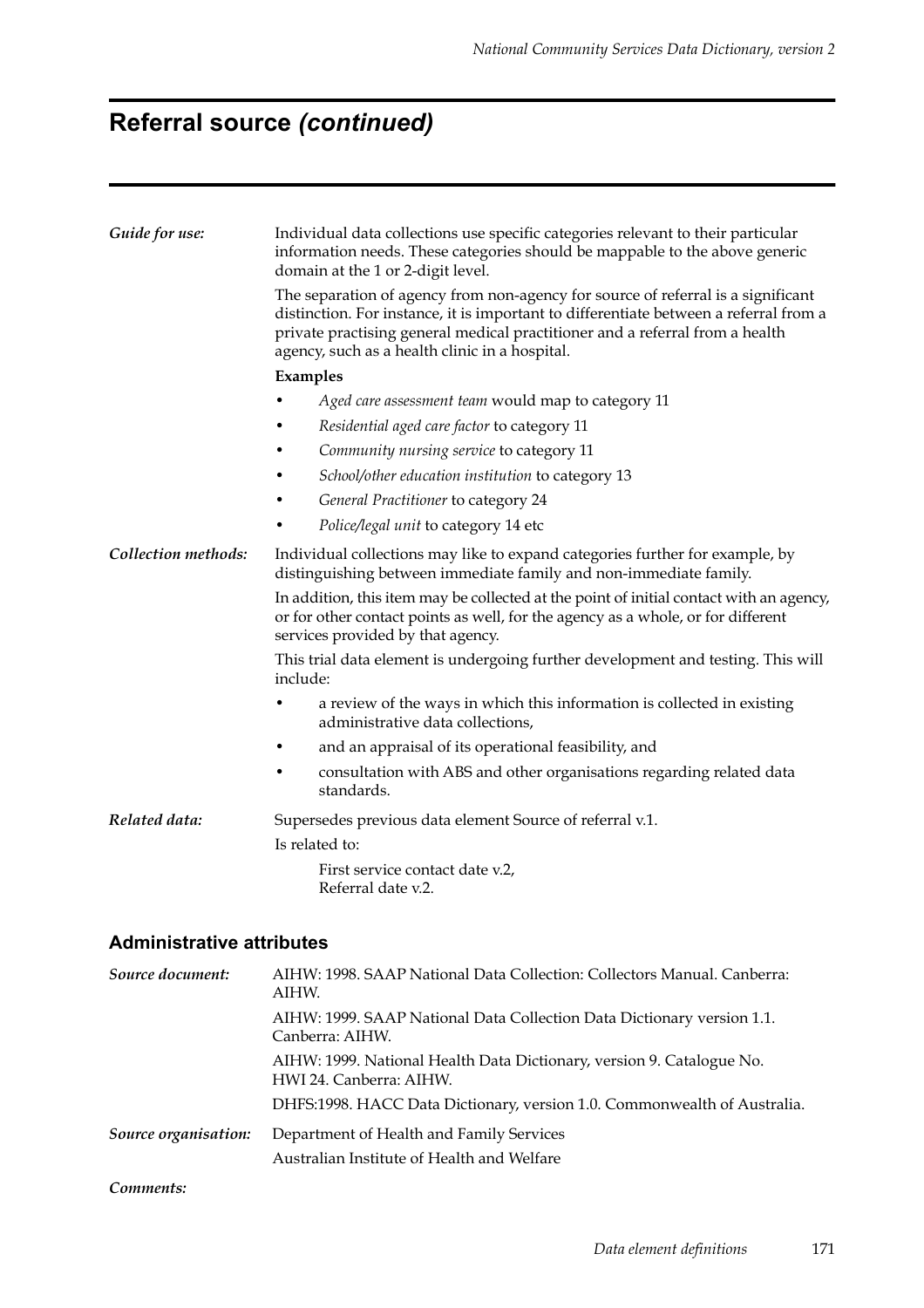## **Assistance type requested**

| New                 | <b>Status</b>                                                    | <b>Effective Date</b> | [Reg. Author.  | ID No. |
|---------------------|------------------------------------------------------------------|-----------------------|----------------|--------|
|                     | <b>CURRENT</b>                                                   | 1/07/2000             | <b>NCSIMG</b>  | 000601 |
| NCSI Model Location |                                                                  | Data Class            | <b>Version</b> |        |
| for service event   | Event/health and welfare service event/assessment of eligibility | Cross-Program         |                |        |

## **Identifying and definitional attributes**

| Data element type: | <b>DATA ELEMENT</b>                                                                                                                                                                                                                                                                    |
|--------------------|----------------------------------------------------------------------------------------------------------------------------------------------------------------------------------------------------------------------------------------------------------------------------------------|
| Definition:        | The type(s) of assistance that a person or persons requests from a community<br>service agency.                                                                                                                                                                                        |
|                    | The type of assistance may or may not be provided by the agency.                                                                                                                                                                                                                       |
| Context:           | Service planning:                                                                                                                                                                                                                                                                      |
|                    | Useful in the analysis of unmet demand where a person asks for assistance but it<br>is not provided. This information can be used by agencies to plan appropriate<br>services for their target group, and by funding departments to help them make<br>better decisions about services. |

| Datatype:           | Numeric |                                                       |                     |   | Representational form:                                                                                                                                                                                                                                                                                                                                                                                                                                                                                                                        | <b>CODE</b>                                                                         |  |
|---------------------|---------|-------------------------------------------------------|---------------------|---|-----------------------------------------------------------------------------------------------------------------------------------------------------------------------------------------------------------------------------------------------------------------------------------------------------------------------------------------------------------------------------------------------------------------------------------------------------------------------------------------------------------------------------------------------|-------------------------------------------------------------------------------------|--|
| Field size:         | Min. 2  |                                                       | Max.                | 2 | Representational layout: NN                                                                                                                                                                                                                                                                                                                                                                                                                                                                                                                   |                                                                                     |  |
| Data domain:        | 01      | Personal and social support                           |                     |   |                                                                                                                                                                                                                                                                                                                                                                                                                                                                                                                                               |                                                                                     |  |
|                     | 02      |                                                       |                     |   | Child care and preschools                                                                                                                                                                                                                                                                                                                                                                                                                                                                                                                     |                                                                                     |  |
|                     | 03      | Training, vocational rehabilitation and employment    |                     |   |                                                                                                                                                                                                                                                                                                                                                                                                                                                                                                                                               |                                                                                     |  |
|                     | 04      |                                                       |                     |   | Financial and material assistance                                                                                                                                                                                                                                                                                                                                                                                                                                                                                                             |                                                                                     |  |
|                     | 05      |                                                       |                     |   | Residential care and accommodation support                                                                                                                                                                                                                                                                                                                                                                                                                                                                                                    |                                                                                     |  |
|                     | 06      |                                                       | Protective services |   |                                                                                                                                                                                                                                                                                                                                                                                                                                                                                                                                               |                                                                                     |  |
|                     | 07      |                                                       | Corrective services |   |                                                                                                                                                                                                                                                                                                                                                                                                                                                                                                                                               |                                                                                     |  |
|                     | 08      | Policy, community and service development and support |                     |   |                                                                                                                                                                                                                                                                                                                                                                                                                                                                                                                                               |                                                                                     |  |
|                     | 09      |                                                       |                     |   | Other community services                                                                                                                                                                                                                                                                                                                                                                                                                                                                                                                      |                                                                                     |  |
|                     | 99      |                                                       |                     |   | Not stated/inadequately described                                                                                                                                                                                                                                                                                                                                                                                                                                                                                                             |                                                                                     |  |
| Guide for use:      |         |                                                       |                     |   | A person or persons may request more than one type of assistance on a single<br>occasion. Categories used in individual community services data collections<br>of Community Services, (currently Version 1.0, see highest level categories<br>above, but to be revised and updated in 2001). To meet program or service<br>specific needs, the categories used in individual data collections may be more<br>detailed than those in the activities classification but they should always be<br>mappable to categories in this classification. | should be mappable to the activities classification in the National Classifications |  |
| Collection methods: |         |                                                       |                     |   |                                                                                                                                                                                                                                                                                                                                                                                                                                                                                                                                               | This item can be collected for the main type of assistance requested or all types.  |  |
| Related data:       |         |                                                       |                     |   | Is related to Assistance type v.2.                                                                                                                                                                                                                                                                                                                                                                                                                                                                                                            |                                                                                     |  |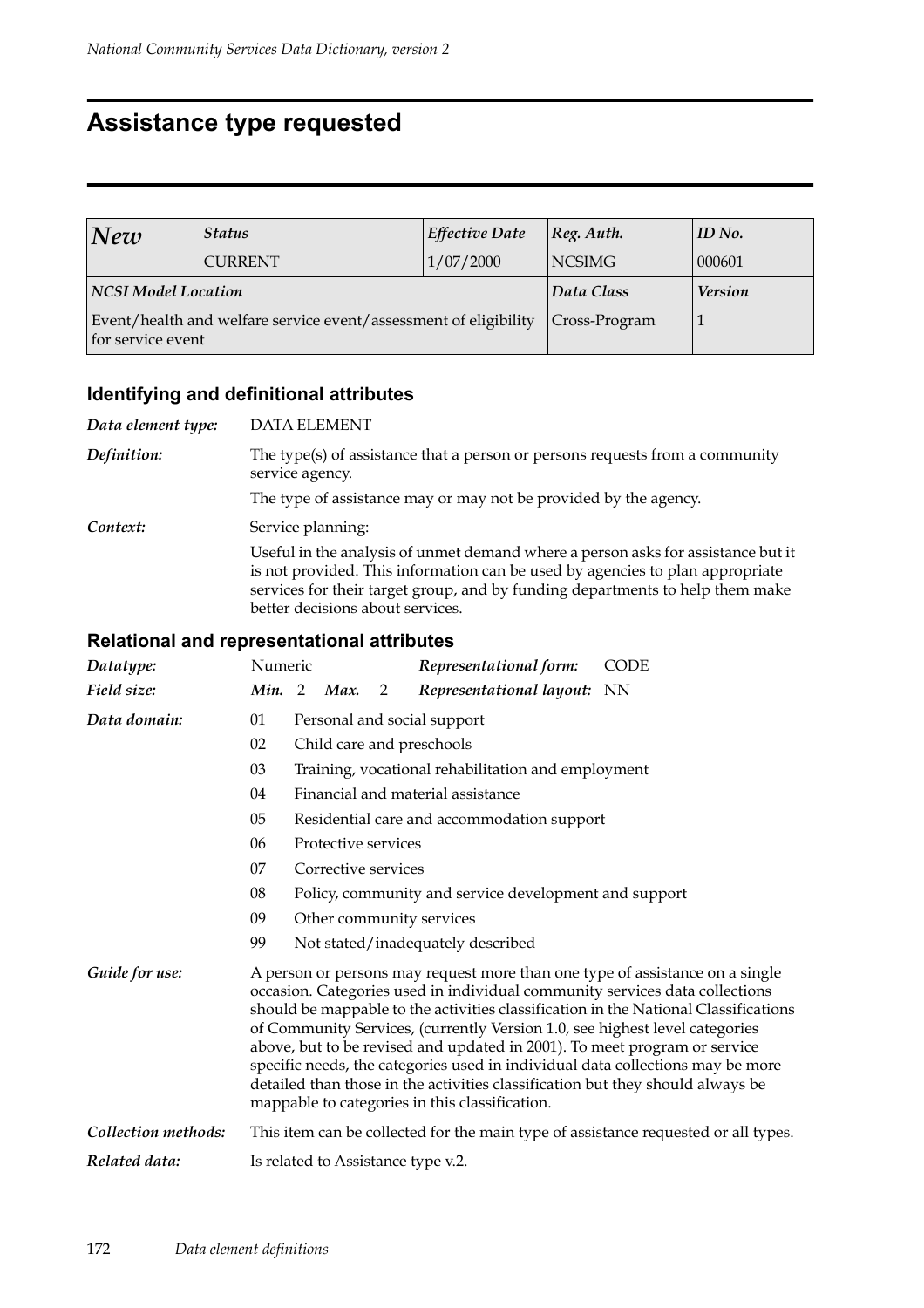# **Assistance type requested** *(continued)*

| Source document: | AIHW: 1997. National Classifications of Community Services, Version 1.0.<br>Category No. HWI 7. Canberra: AIHW. |
|------------------|-----------------------------------------------------------------------------------------------------------------|
|                  | Source organisation: Australian Institute of Health and Welfare                                                 |
| Comments:        |                                                                                                                 |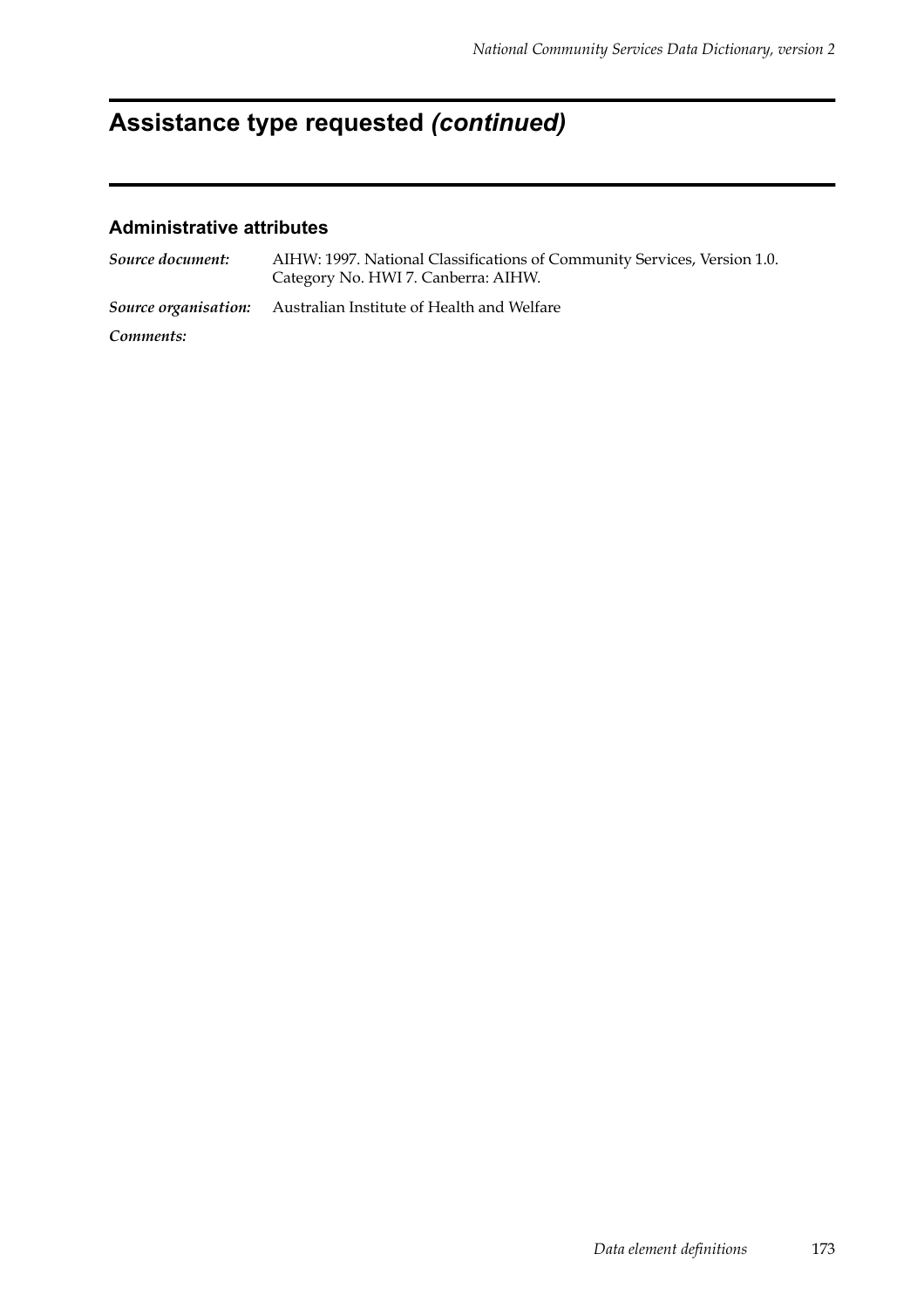## **Assistance – reason not provided**

| New                 | <b>Status</b>                                                    | <b>Effective Date</b> | [Reg. Author.  | $ID$ No. |
|---------------------|------------------------------------------------------------------|-----------------------|----------------|----------|
|                     | <b>CURRENT</b>                                                   | 1/07/2000             | <b>NCSIMG</b>  | 000606   |
| NCSI Model Location |                                                                  | Data Class            | <b>Version</b> |          |
| for service event   | Event/health and welfare service event/assessment of eligibility | Cross-Program         |                |          |

## **Identifying and definitional attributes**

| <b>DATA ELEMENT</b>                                                                                                                                                                          |
|----------------------------------------------------------------------------------------------------------------------------------------------------------------------------------------------|
| The reason assistance was not provided to a person by a community services<br>agency.                                                                                                        |
| This may be recorded for a particular type of assistance, a particular request for<br>service, a particular assessment event or a particular referral event.                                 |
| Service provision and planning:                                                                                                                                                              |
| This item is a useful measure for planning purposes and can provide information<br>on service gaps, resource limitations, poor referral relationships between<br>agencies, unmet demand etc. |
|                                                                                                                                                                                              |

| Datatype:      | Numeric                                                                                                                                                      |  |      |   | Representational form:                                          | <b>CODE</b>                                                                                                                                                                                                                                                      |  |
|----------------|--------------------------------------------------------------------------------------------------------------------------------------------------------------|--|------|---|-----------------------------------------------------------------|------------------------------------------------------------------------------------------------------------------------------------------------------------------------------------------------------------------------------------------------------------------|--|
| Field size:    | Min. 1                                                                                                                                                       |  | Max. | 1 | Representational layout: N                                      |                                                                                                                                                                                                                                                                  |  |
| Data domain:   | $\mathbf{1}$                                                                                                                                                 |  |      |   | Service not offered by agency                                   |                                                                                                                                                                                                                                                                  |  |
|                | Service is offered but not provided because:                                                                                                                 |  |      |   |                                                                 |                                                                                                                                                                                                                                                                  |  |
|                | 2                                                                                                                                                            |  |      |   | Person not eligible/wrong target group                          |                                                                                                                                                                                                                                                                  |  |
|                | 3                                                                                                                                                            |  |      |   | Outlet refused service to person/offer refused                  |                                                                                                                                                                                                                                                                  |  |
|                | 4                                                                                                                                                            |  |      |   | Person or service provider unable to attend                     |                                                                                                                                                                                                                                                                  |  |
|                | 5                                                                                                                                                            |  |      |   | Assistance currently not available                              |                                                                                                                                                                                                                                                                  |  |
|                | 6                                                                                                                                                            |  |      |   | Facilities for special needs not available/service inaccessible |                                                                                                                                                                                                                                                                  |  |
|                | 7<br>Referred to other more appropriate agency                                                                                                               |  |      |   |                                                                 |                                                                                                                                                                                                                                                                  |  |
|                | 8<br>Other reason assistance not provided                                                                                                                    |  |      |   |                                                                 |                                                                                                                                                                                                                                                                  |  |
|                | 9                                                                                                                                                            |  |      |   | Not stated/inadequately described                               |                                                                                                                                                                                                                                                                  |  |
| Guide for use: | Record main reason assistance not provided.                                                                                                                  |  |      |   |                                                                 |                                                                                                                                                                                                                                                                  |  |
|                | Examples of the above categories are:                                                                                                                        |  |      |   |                                                                 |                                                                                                                                                                                                                                                                  |  |
|                | 3. Outlet refused service to person/offer refused - due to inappropriate<br>behaviour or person failed to present and did not contact the agency.            |  |      |   |                                                                 |                                                                                                                                                                                                                                                                  |  |
|                | 4. Person or service provider unable to attend - for example, unscheduled staff<br>absence or unscheduled events such as bad weather or electricity failure. |  |      |   |                                                                 |                                                                                                                                                                                                                                                                  |  |
|                | 5. Assistance currently not available -the place, service or resource in not<br>currently available or a waiting period applies.                             |  |      |   |                                                                 |                                                                                                                                                                                                                                                                  |  |
|                |                                                                                                                                                              |  |      |   |                                                                 | 6. Facilities for special needs not available/service inaccessible - facilities for<br>special needs such as disability, cultural, language etc, not available; no disabled<br>access to building; too far away; service not provided in days or hours required. |  |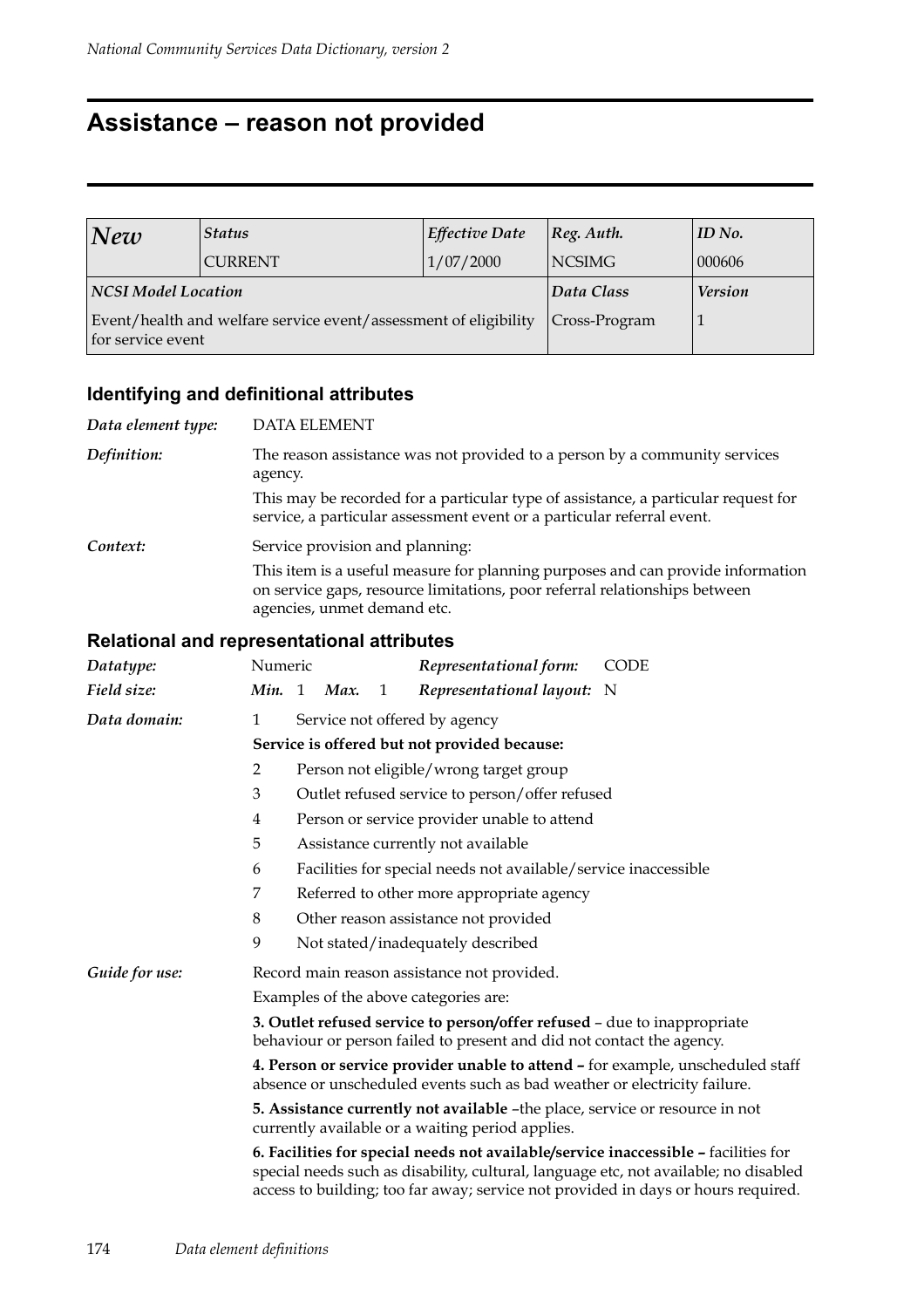## **Assistance – reason not provided** *(continued)*

| Guide for use<br>(continued): | More specific categories in the data domain (that can map to this data domain) can<br>also provide useful information at an agency or locality level about service gaps<br>and resource limitations. For example code 6 can be broken up into a number of<br>more specific categories to ascertain whether people are having trouble accessing<br>services due to lack of interpreter services, disabled access to a building, etc. This<br>information can help individual agencies better allocate their resources. |
|-------------------------------|-----------------------------------------------------------------------------------------------------------------------------------------------------------------------------------------------------------------------------------------------------------------------------------------------------------------------------------------------------------------------------------------------------------------------------------------------------------------------------------------------------------------------|
| Collection methods:           | This item should at the least be collected for the primary reason that assistance is<br>not provided. Other reasons can also be collected, but the primary reason should<br>also be specified.                                                                                                                                                                                                                                                                                                                        |
|                               | This item should be linked to a type of services or a particular event (such as a<br>referral/contact event or a particular request for service).                                                                                                                                                                                                                                                                                                                                                                     |
| Related data:                 |                                                                                                                                                                                                                                                                                                                                                                                                                                                                                                                       |

#### **Administrative attributes**

*Source document: Source organisation:* Australian Institute of Health and Welfare

*Comments:*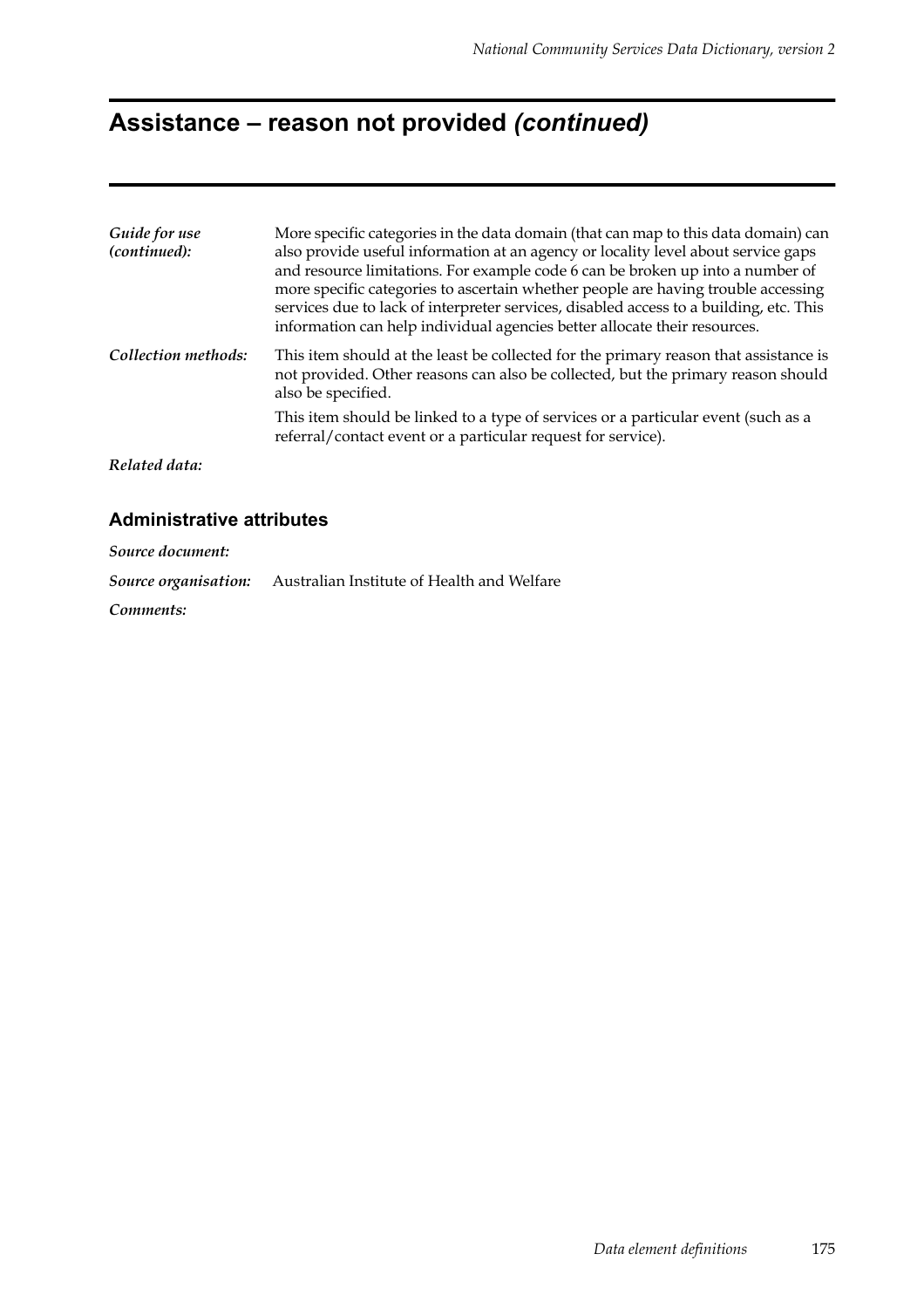## **Assistance request date**

| New                 | <b>Status</b>                                                   | <b>Effective Date</b> | [Reg. Author.  | $ID$ No. |
|---------------------|-----------------------------------------------------------------|-----------------------|----------------|----------|
|                     | <b>CURRENT</b>                                                  | 1/07/2000             | <b>NCSIMG</b>  | 000556   |
| NCSI Model Location |                                                                 | Data Class            | <b>Version</b> |          |
|                     | Event/health and welfare service event/entry into service event | $ Cross-Program $     |                |          |

## **Identifying and definitional attributes**

| Data element type: | <b>DATA ELEMENT</b>                                                                                                                                                                                                                                                                                                |
|--------------------|--------------------------------------------------------------------------------------------------------------------------------------------------------------------------------------------------------------------------------------------------------------------------------------------------------------------|
| Definition:        | The date on which a person or persons requests assistance from an agency.<br>A request does not necessarily result in provision of a service.                                                                                                                                                                      |
| Context:           | Service provision and planning:<br>This item can be useful for measuring the immediacy of response times and the<br>responsiveness to people's requests for assistance (in conjunction with Date<br>assistance commenced). It also has important uses in measuring actual assistance<br>provided and unmet demand. |

#### **Relational and representational attributes**

| Datatype:           | Numeric       | Representational form:                                                                                                                                                                                                                                                                                                                                                                                                                                                                                     | <b>DATE</b> |
|---------------------|---------------|------------------------------------------------------------------------------------------------------------------------------------------------------------------------------------------------------------------------------------------------------------------------------------------------------------------------------------------------------------------------------------------------------------------------------------------------------------------------------------------------------------|-------------|
| Field size:         | Min.8<br>Max. | Representational layout: DDMMYYYY<br>8                                                                                                                                                                                                                                                                                                                                                                                                                                                                     |             |
| Data domain:        | Valid date    |                                                                                                                                                                                                                                                                                                                                                                                                                                                                                                            |             |
| Guide for use:      |               | This data element should always be recorded as an 8-digit valid date comprising<br>day, month and year. Year should always be recorded in its full 4-digit format. For<br>days and months with a numeric value of less than 10, zeros should be used to<br>ensure that the date contains the required 8 digits. For example, if a person<br>requested assistance from an agency on 1 July 2000, the Assistance request date<br>should be recorded as 01072000 as specified in the representational layout. |             |
| Collection methods: |               | This item should be collected on the date on which a person(s) made the initial<br>request for assistance. The person(s) requesting assistance need not necessarily be<br>a client as a request does not necessarily result in provision of a service.<br>May be collected for individual types of assistance or service requested.                                                                                                                                                                        |             |
| Related data:       |               |                                                                                                                                                                                                                                                                                                                                                                                                                                                                                                            |             |

| Source document:     | AIHW: 1998. SAAP National Data Collection Collectors Manual. Canberra: AIHW. |
|----------------------|------------------------------------------------------------------------------|
| Source organisation: | Australian Institute of Health and Welfare                                   |
| Comments:            |                                                                              |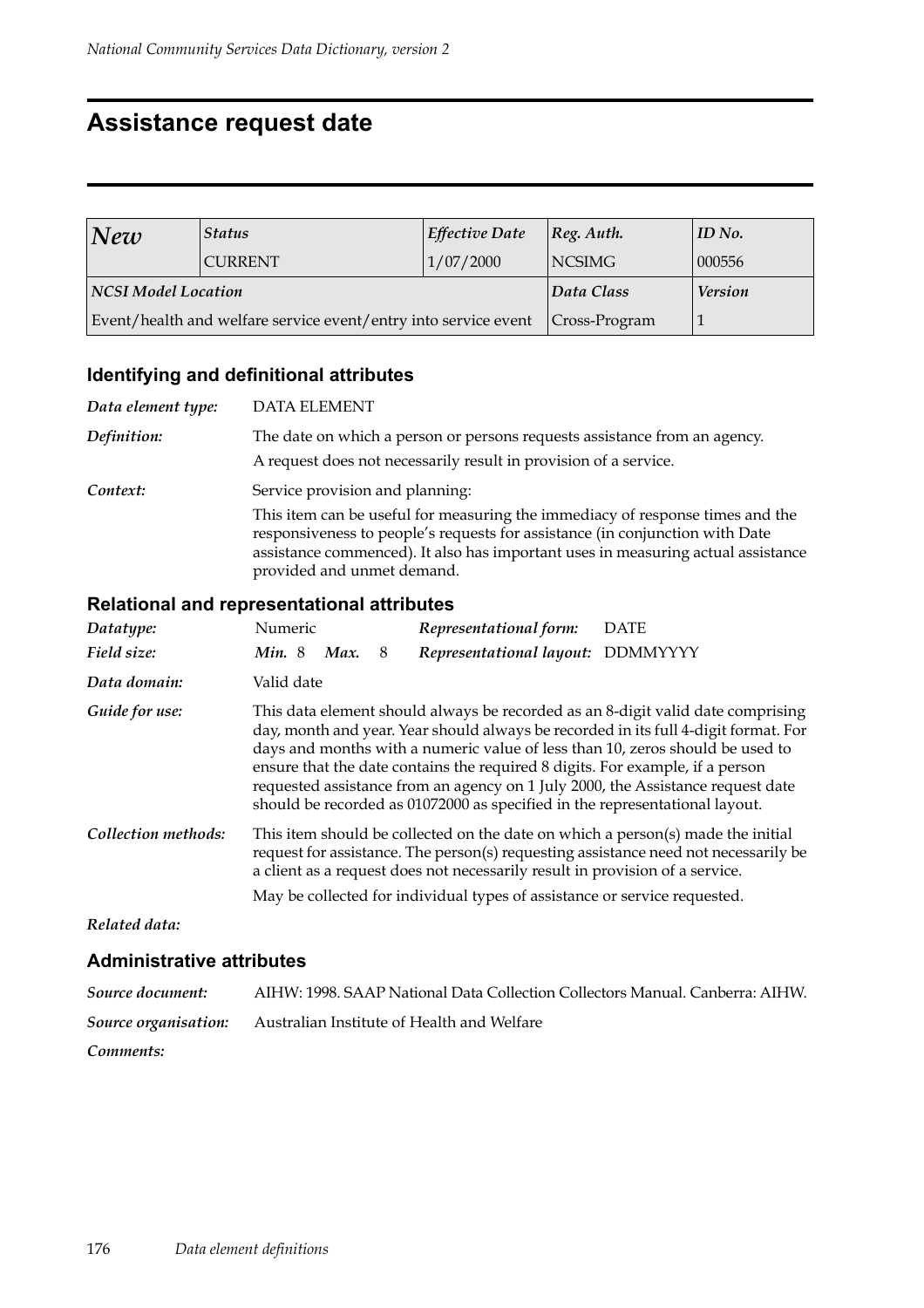## **First service contact date**

| Revised                    | <b>Status</b>                                                   | <b>Effective Date</b> | $ Reg.$ Auth.    | ID No. |
|----------------------------|-----------------------------------------------------------------|-----------------------|------------------|--------|
|                            | <b>CURRENT</b>                                                  | 1/07/2000             | <b>NCSIMG</b>    | 512    |
| <b>NCSI Model Location</b> |                                                                 | Data Class            | <b>Version</b>   |        |
|                            | Event/health and welfare service event/entry into service event |                       | $ Cross-Program$ |        |

### **Identifying and definitional attributes**

| Knowledgebase ID:  | Data item version no.: 2                                                                                  |
|--------------------|-----------------------------------------------------------------------------------------------------------|
| Data element type: | DATA ELEMENT                                                                                              |
| Definition:        | The date on which a Service episode commenced.                                                            |
| Context:           | This data element is used in calculation of measures of periods of support and<br>duration of assistance. |

#### **Relational and representational attributes**

| Datatype:                                                        | Numeric                                                                                                                                                                                                                                                                                                                                                                                                                                                                                    |            |             |   | Representational form:            | <b>CODE</b> |  |  |  |
|------------------------------------------------------------------|--------------------------------------------------------------------------------------------------------------------------------------------------------------------------------------------------------------------------------------------------------------------------------------------------------------------------------------------------------------------------------------------------------------------------------------------------------------------------------------------|------------|-------------|---|-----------------------------------|-------------|--|--|--|
| Field size:                                                      |                                                                                                                                                                                                                                                                                                                                                                                                                                                                                            |            | Min. 8 Max. | 8 | Representational layout: DDMMYYYY |             |  |  |  |
| Data domain:                                                     |                                                                                                                                                                                                                                                                                                                                                                                                                                                                                            | Valid date |             |   |                                   |             |  |  |  |
| Guide for use:                                                   | Due to the considerable variation in the types of services provided in the<br>community services sector, it is not possible at this stage to define in generic terms<br>what will constitute commencement of a Service episode. Individual collections<br>should however define what constitutes commencement for their own purposes.<br>For example, it may be at contact stage in some instances or in others when a case<br>plan is formulated.                                         |            |             |   |                                   |             |  |  |  |
|                                                                  | This data element should always be recorded as an 8-digit valid date comprising<br>day, month and year. Year should always be recorded in its full 4-digit format. For<br>days and months with a numeric value of less than 10, zeros should be used to<br>ensure that the date contains the required 8 digits. For example if a Service episode<br>commenced on July 1 2000 the First service contact date should be recorded as<br>01072000 as specified in the representational layout. |            |             |   |                                   |             |  |  |  |
| Collection methods:                                              | Date assistance commenced must be related to a particular Service episode. For<br>each separate Service episode a 'First service contact date' should be recorded.                                                                                                                                                                                                                                                                                                                         |            |             |   |                                   |             |  |  |  |
| Related data:                                                    | Related to:                                                                                                                                                                                                                                                                                                                                                                                                                                                                                |            |             |   |                                   |             |  |  |  |
|                                                                  | Last service contact date v.2.<br>Assistance received date v.1,<br>Eligibility status v.2,<br>Service delivery setting v.2,<br>Service episode v.1                                                                                                                                                                                                                                                                                                                                         |            |             |   |                                   |             |  |  |  |
| Supersedes previous data element Date assistance commenced, v.1. |                                                                                                                                                                                                                                                                                                                                                                                                                                                                                            |            |             |   |                                   |             |  |  |  |

#### **Administrative attributes**

*Source document: Source organisation:* Australian Institute of Health and Welfare

*Comments:*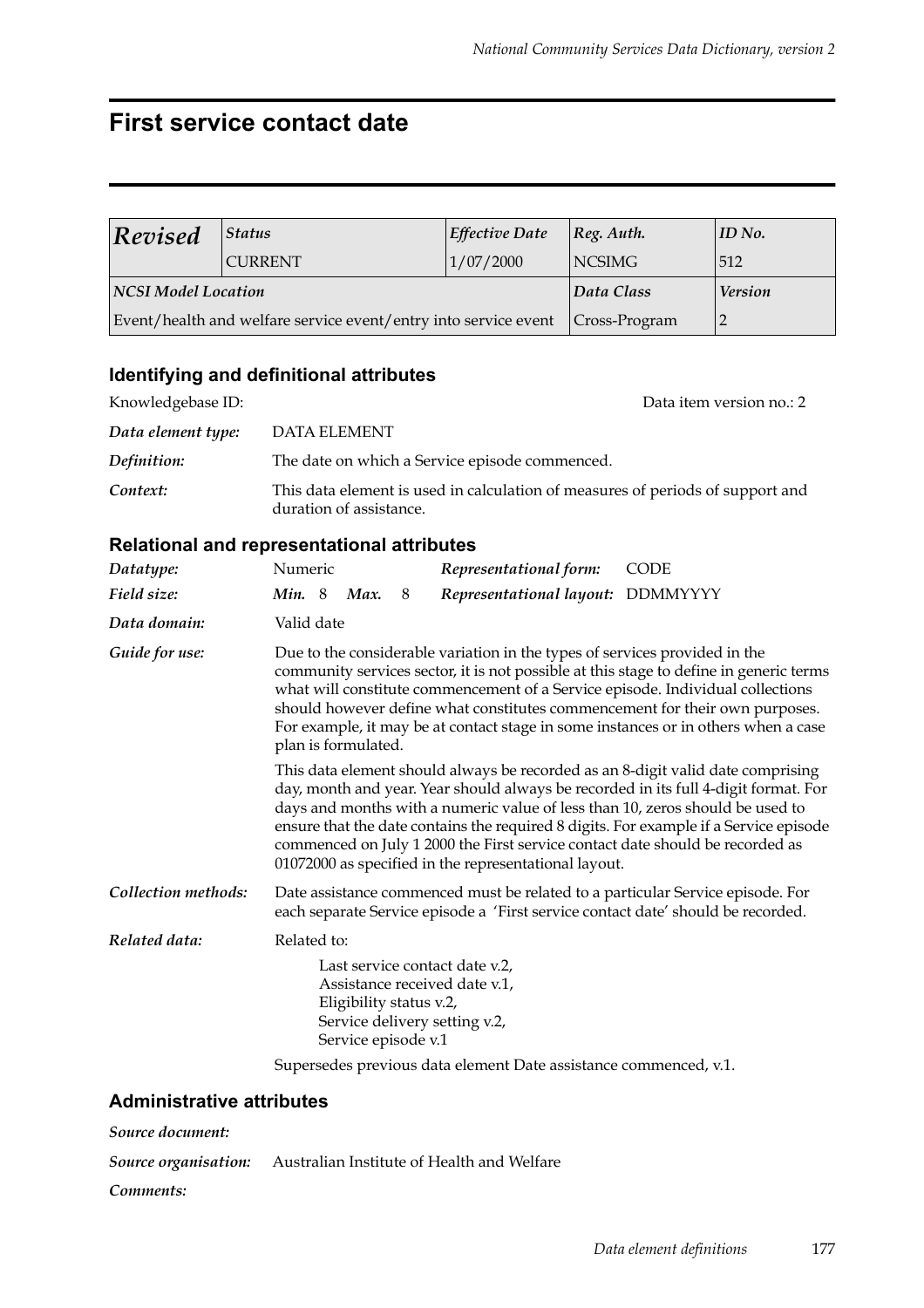## **Assessment date**

| New                 | <b>Status</b>                                              | <b>Effective Date</b> | $ Reg.$ Auth.  | $ID$ No. |
|---------------------|------------------------------------------------------------|-----------------------|----------------|----------|
|                     | <b>CURRENT</b>                                             | 1/07/2000             | <b>NCSIMG</b>  | 000557   |
| NCSI Model Location |                                                            | Data Class            | <b>Version</b> |          |
|                     | Event/health and welfare service event/assessment of event | Cross-Program         |                |          |

#### **Identifying and definitional attributes**

*Data element type:* DATA ELEMENT *Definition:* The date(s) on which the agency undertook an assessment of the client(s) need for assistance, appropriateness of service provision and/or circumstances. **Context:** Service provision and planning: To help locate information about a client's circumstances in time. As some information about clients can change over time it is necessary to have some way of identifying the currency of this information. The most recent Assessment date can be taken as an indication of the last time that the agency has reviewed and updated the information they have recorded about the client's characteristics and circumstances.

#### **Relational and representational attributes**

| Datatype:           | Numeric                                                                                                                                                                                                                                                                                                                                                                                                                                                                                                                                                                                                                                                                       |   | Representational form:                                                                                                                            | <b>DATE</b> |  |  |  |
|---------------------|-------------------------------------------------------------------------------------------------------------------------------------------------------------------------------------------------------------------------------------------------------------------------------------------------------------------------------------------------------------------------------------------------------------------------------------------------------------------------------------------------------------------------------------------------------------------------------------------------------------------------------------------------------------------------------|---|---------------------------------------------------------------------------------------------------------------------------------------------------|-------------|--|--|--|
| Field size:         | <b>Min.</b> 8<br>Max.                                                                                                                                                                                                                                                                                                                                                                                                                                                                                                                                                                                                                                                         | 8 | Representational layout: DDMMYYYY                                                                                                                 |             |  |  |  |
| Data domain:        | Valid date                                                                                                                                                                                                                                                                                                                                                                                                                                                                                                                                                                                                                                                                    |   |                                                                                                                                                   |             |  |  |  |
| Guide for use:      | This data element should always be recorded as an 8-digit valid date comprising<br>day, month and year. Year should always be recorded in its full 4-digit format.<br>For days and months with a numeric value of less than 10, zeros should be used<br>to ensure that the date contains the required 8 digits. For example if a person<br>was last assessed by an agency on July 1 2000 the Assessment date should be<br>recorded as 01072000 as specified in the representational layout.                                                                                                                                                                                   |   |                                                                                                                                                   |             |  |  |  |
| Collection methods: | When an agency undertakes an assessment of client needs and the adequacy<br>and appropriateness of service provision, the agency should also record or<br>update information about the client's circumstances.                                                                                                                                                                                                                                                                                                                                                                                                                                                                |   |                                                                                                                                                   |             |  |  |  |
|                     | While agency practice tends to differ, most clients undergo some form of<br>assessment process when they first become involved with the agency. This<br>process may vary from a relatively simple assessment of eligibility or need for<br>assistance to a comprehensive functional assessment of the person's ability to<br>undertake tasks of daily living. Agency practice related to the timing and<br>process for re-assessing clients also varies. Although the extent and nature of<br>assessment processes vary depending on the type of assistance provided by the<br>agency, this process does serve as a primary point of data capture/update about<br>the client. |   |                                                                                                                                                   |             |  |  |  |
|                     |                                                                                                                                                                                                                                                                                                                                                                                                                                                                                                                                                                                                                                                                               |   | HACC have this item as being derived from Date of receipt of assistance and<br>Primary type of assistance received (where 'assessment' is coded). |             |  |  |  |

*Related data:*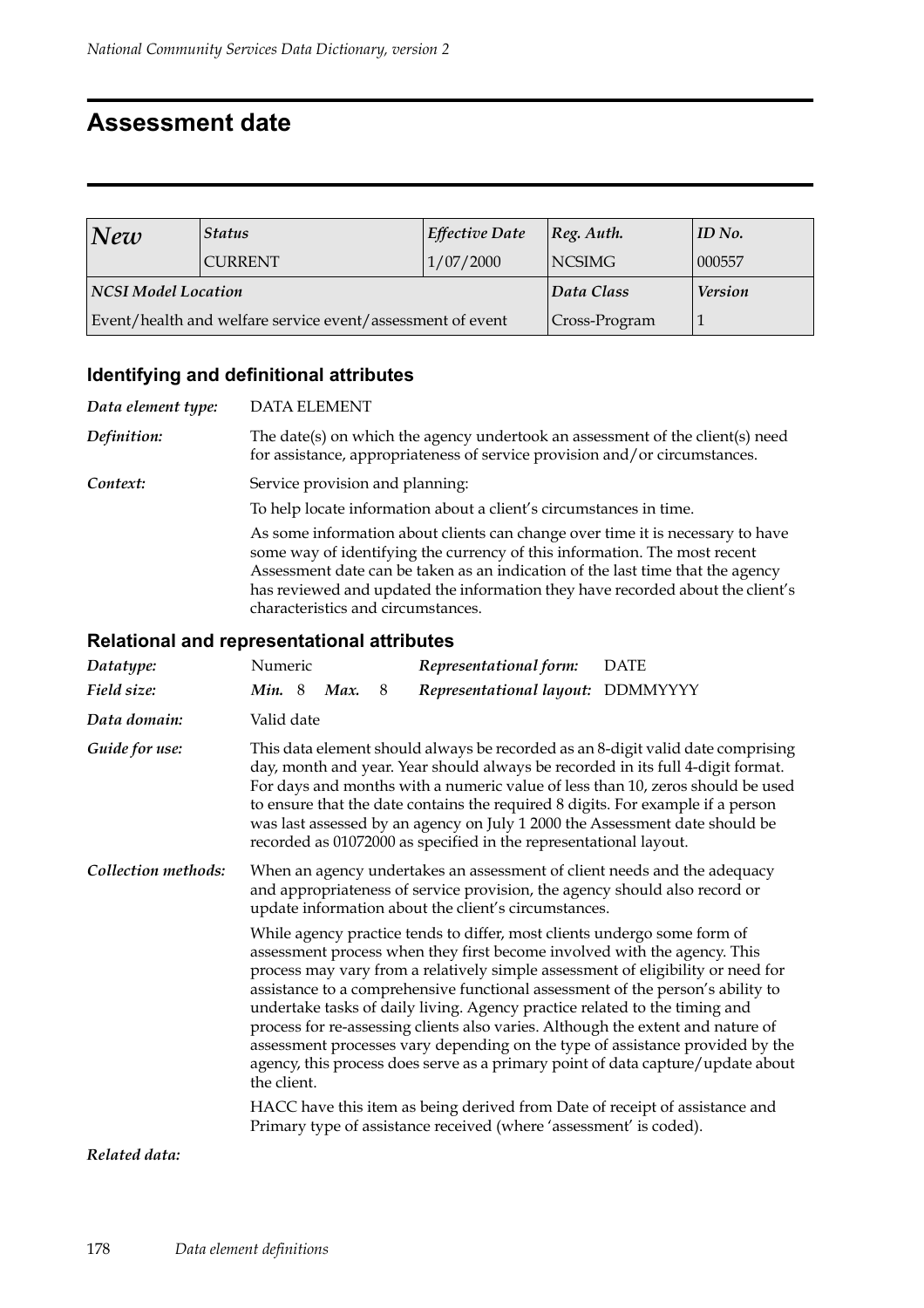# **Assessment date** *(continued)*

| Source document:     | DHFS: 1998. HACC Data Dictionary Version 1.0. Commonwealth of Australia.                                                                                                                                                                                                                      |
|----------------------|-----------------------------------------------------------------------------------------------------------------------------------------------------------------------------------------------------------------------------------------------------------------------------------------------|
| Source organisation: | Department of Health and Family Services                                                                                                                                                                                                                                                      |
| Comments:            | If records have been linked, the last Assessment date is a key piece of<br>information that facilitates analysis by providing a clearly defined basis for the<br>selection of data (i.e. the most recently recorded information) where conflicting<br>values are recorded in the linked file. |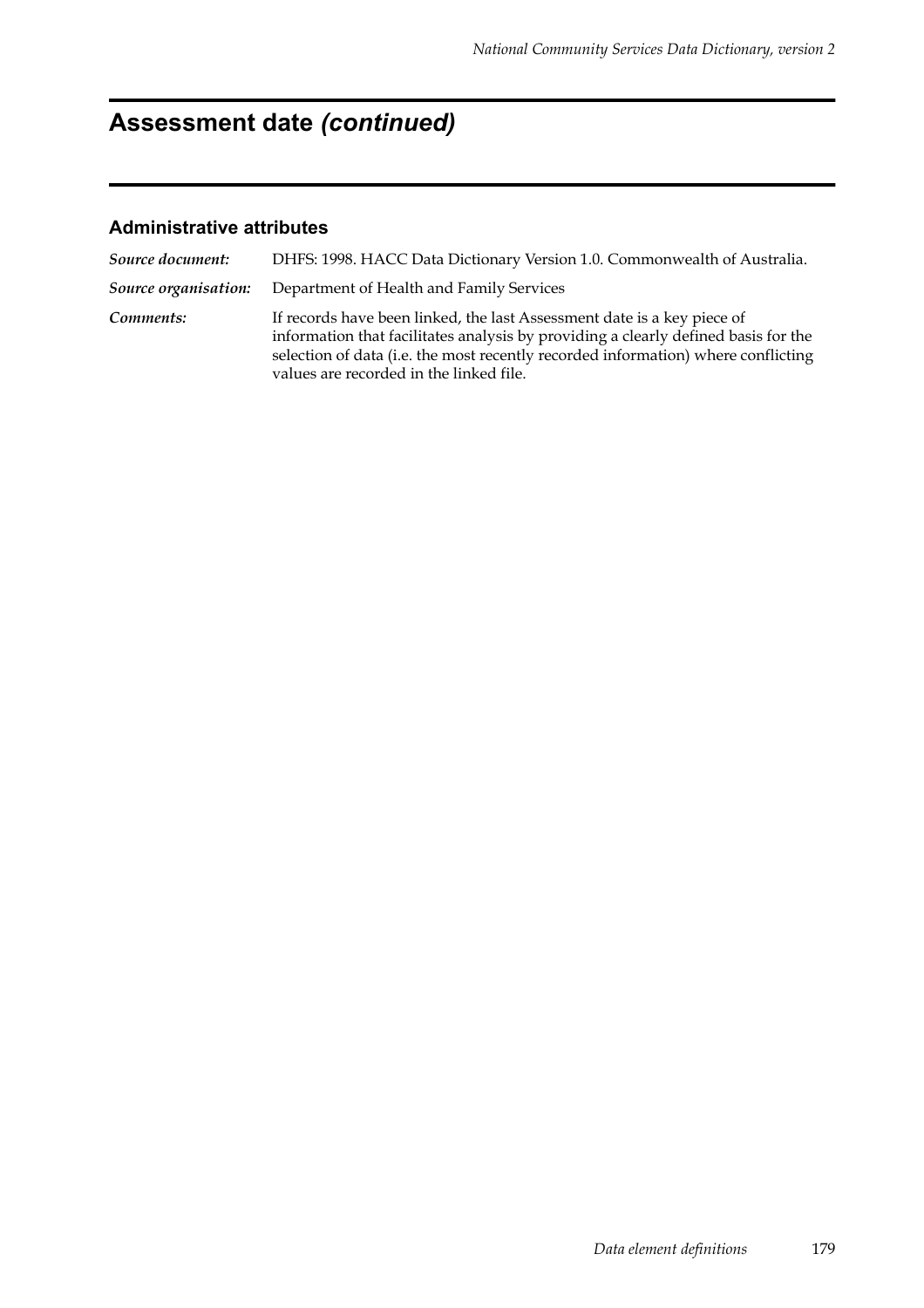## **Assistance urgency**

| $N$ ew              | <b>Status</b>                                              | <b>Effective Date</b> | $ Reg.$ Auth.  | $ID$ No. |
|---------------------|------------------------------------------------------------|-----------------------|----------------|----------|
|                     | <b>CURRENT</b>                                             | 1/07/2000             | <b>NCSIMG</b>  | 000604   |
| NCSI Model Location |                                                            | Data Class            | <b>Version</b> |          |
|                     | Event/health and welfare service event/assessment of event |                       | Cross-Program  |          |

## **Identifying and definitional attributes**

| Data element type: | <b>DATA ELEMENT</b>                                                                                                                                                                                                                                                                                    |
|--------------------|--------------------------------------------------------------------------------------------------------------------------------------------------------------------------------------------------------------------------------------------------------------------------------------------------------|
| Definition:        | The assessed time period within which assistance, is needed by the person.                                                                                                                                                                                                                             |
| Context:           | Client needs and service and resource planning:                                                                                                                                                                                                                                                        |
|                    | Gives an indication of the immediacy of need for people making requests for<br>assistance. This information can also be used to help plan the level and amount<br>of different types of services, such as crisis care and to measure the<br>appropriateness of a person's waiting time for assistance. |

## **Relational and representational attributes**

| Datatype:           | Numeric      |                                        |                               |   | Representational form:                                                                                                                        | <b>CODE</b> |  |  |
|---------------------|--------------|----------------------------------------|-------------------------------|---|-----------------------------------------------------------------------------------------------------------------------------------------------|-------------|--|--|
| Field size:         |              |                                        | Min. 1 Max.                   | 2 | Representational layout: NN                                                                                                                   |             |  |  |
| Data domain:        | $\mathbf{1}$ |                                        | Within 48 hours               |   |                                                                                                                                               |             |  |  |
|                     | 11           |                                        | Immediate                     |   |                                                                                                                                               |             |  |  |
|                     | 12           |                                        | Within 24 hours               |   |                                                                                                                                               |             |  |  |
|                     | 13           | More than 24 hours but within 48 hours |                               |   |                                                                                                                                               |             |  |  |
|                     | 2            |                                        |                               |   | More than 2 days but within 14 days                                                                                                           |             |  |  |
|                     | 21           |                                        | 3–4 days                      |   |                                                                                                                                               |             |  |  |
|                     | 22           |                                        | 5–6 days                      |   |                                                                                                                                               |             |  |  |
|                     | 23           |                                        |                               |   | More than 6 days but within 14 days                                                                                                           |             |  |  |
|                     | 3            |                                        | More than 14 days             |   |                                                                                                                                               |             |  |  |
|                     | 9            |                                        |                               |   | Not stated/inadequately described                                                                                                             |             |  |  |
| Guide for use:      |              |                                        |                               |   | This data item measures a perceived need by the service provider and/or<br>professional making the assessment, not a perceived want.          |             |  |  |
| Collection methods: |              |                                        |                               |   | Determination of 'urgency' into one of the above categories should follow an<br>assessment event or some determination by the agency of need. |             |  |  |
| Related data:       |              |                                        | Assistance received date v.1. |   |                                                                                                                                               |             |  |  |

| Source document:     | AIHW: 1999. SAAP National Data Collection Data Dictionary Version 1.1.<br>Canberra: AIHW.    |
|----------------------|----------------------------------------------------------------------------------------------|
|                      | AIHW: (Under development) Draft Aged Care Assessment Program Minimum<br>Data Set, version 2. |
| Source organisation: | Australian Institute of Health and Welfare                                                   |
| Comments:            |                                                                                              |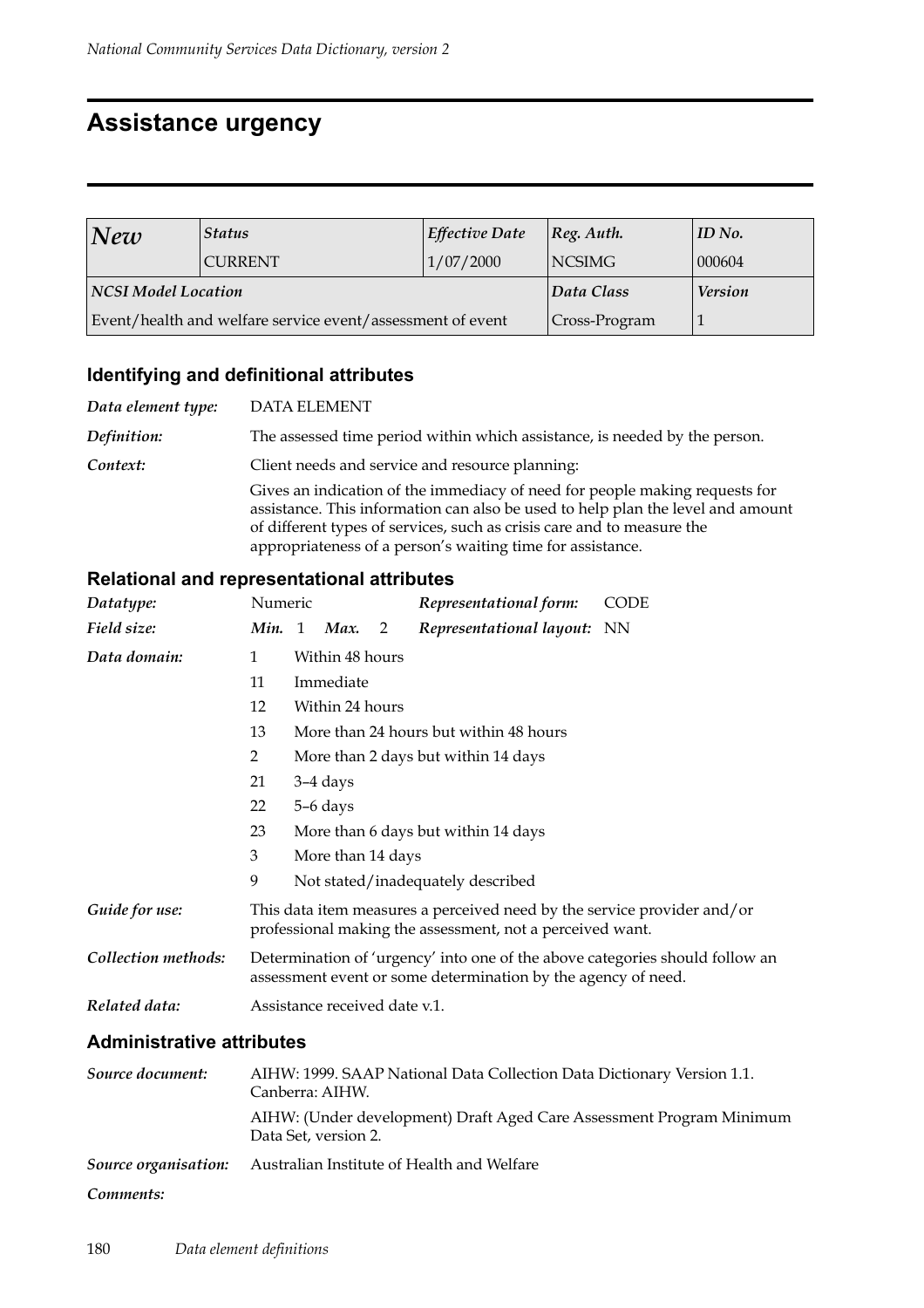## **Eligibility status**

| Revised             | <b>Status</b>                                              | <b>Effective Date</b> | $ Reg.$ Auth.  | $ID$ No. |
|---------------------|------------------------------------------------------------|-----------------------|----------------|----------|
|                     | <b>CURRENT</b>                                             | 1/07/2000             | <b>NCSIMG</b>  | 000505   |
| NCSI Model Location |                                                            | Data Class            | <b>Version</b> |          |
|                     | Event/health and welfare service event/assessment of event |                       | Cross-Program  |          |

### **Identifying and definitional attributes**

| Data element type: | DATA ELEMENT                                                                                                         |
|--------------------|----------------------------------------------------------------------------------------------------------------------|
| Definition:        | The eligibility of a person (as determined by an assessment) to receive an<br>occasion of assistance from an agency. |
| Context:           | This data element may be used in calculating unmet demand and need for<br>existing community services.               |

#### **Relational and representational attributes**

| Datatype:           | Numeric     |                          |              | Representational form:                                                                                                                                                                                                                                                                                                                                                              | <b>CODE</b>                                                                        |
|---------------------|-------------|--------------------------|--------------|-------------------------------------------------------------------------------------------------------------------------------------------------------------------------------------------------------------------------------------------------------------------------------------------------------------------------------------------------------------------------------------|------------------------------------------------------------------------------------|
| Field size:         | Min. 1 Max. |                          | $\mathbf{1}$ | Representational layout: N                                                                                                                                                                                                                                                                                                                                                          |                                                                                    |
| Data domain:        | 1<br>2<br>9 | Eligible<br>Not eligible |              | Not stated/inadequately described                                                                                                                                                                                                                                                                                                                                                   |                                                                                    |
| Guide for use:      | the agency. |                          |              |                                                                                                                                                                                                                                                                                                                                                                                     | The actual eligibility criteria may differ according to the type of assistance and |
| Collection methods: | assessed.   |                          |              | To be measured only where the person's eligibility for assistance has been                                                                                                                                                                                                                                                                                                          |                                                                                    |
|                     |             |                          |              | Instances in which a client who has been assisted on a previous occasion and<br>subsequently seeks further assistance, should generally be considered as<br>For example, instances where a significant amount of time has lapsed since<br>previous assistance or where the reasons for seeking assistance have changed<br>should be regarded as additional occasions of assistance. | another occasion of assistance, and a new 'eligibility status' should be recorded. |
| Related data:       |             |                          |              | Supersedes previous data element Assessment of eligibility, v. 1.                                                                                                                                                                                                                                                                                                                   |                                                                                    |

#### **Administrative attributes**

*Source document:*

*Source organisation:* National Community Services Data Committee

*Comments:*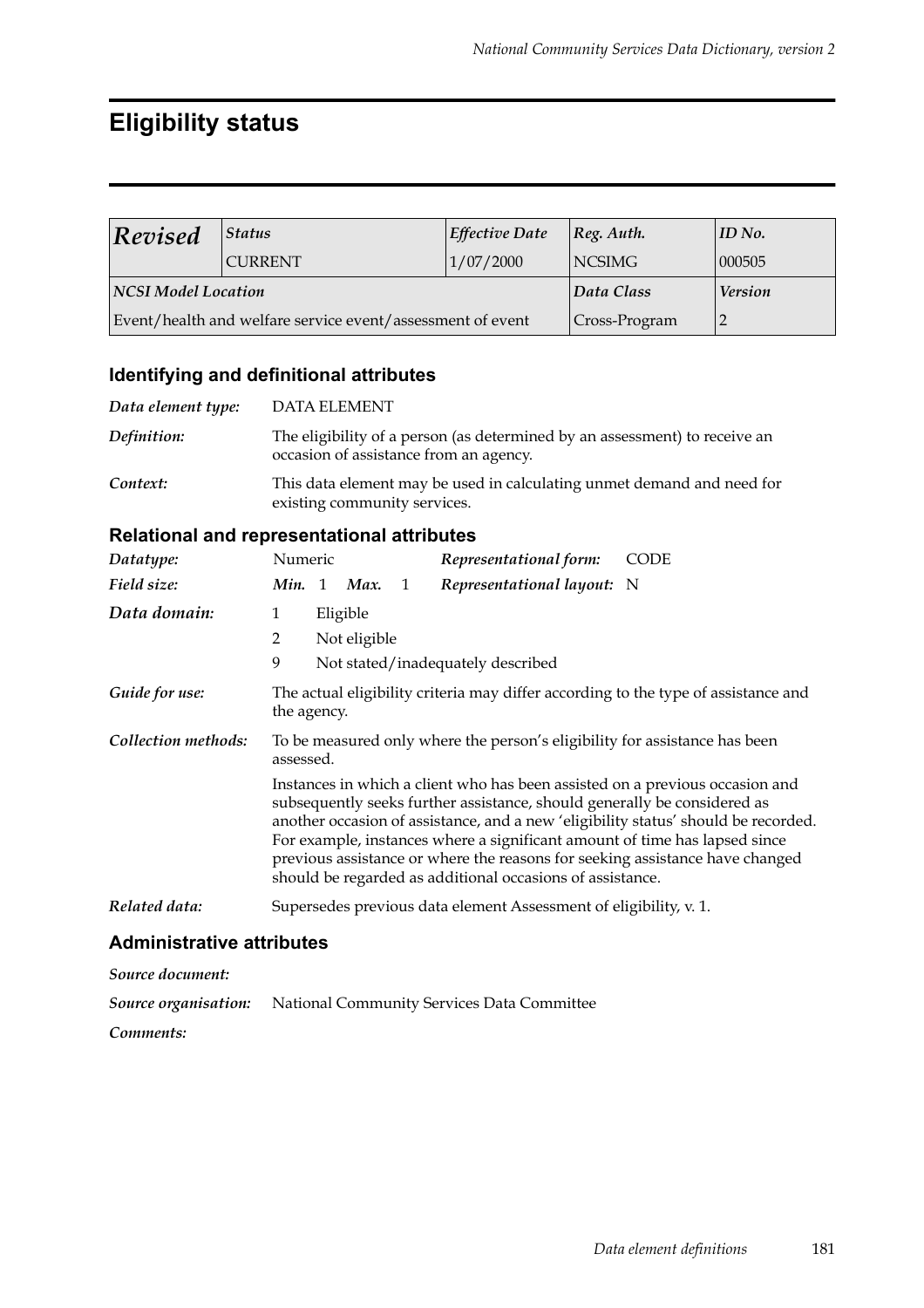## **Assistance received**

| New                 | <b>Status</b>                                                  | Effective Date    | [Reg. Author.  | $ID$ No. |
|---------------------|----------------------------------------------------------------|-------------------|----------------|----------|
|                     | <b>CURRENT</b>                                                 | 1/07/2000         | <b>NCSIMG</b>  | 000545   |
| NCSI Model Location |                                                                | Data Class        | <b>Version</b> |          |
|                     | Event/health and welfare service event/service provision event | $ Cross-Program $ |                |          |

## **Identifying and definitional attributes**

| Data element type: | DATA CONCEPT                                                                                                                                                                                                                                           |
|--------------------|--------------------------------------------------------------------------------------------------------------------------------------------------------------------------------------------------------------------------------------------------------|
| Definition:        | The goods or services, or time or money received by a person (client) during a<br>Service episode or event.                                                                                                                                            |
| Context:           | This item is important for client centred collections. It may be used to measure the<br>amounts and nature of assistance that are received directly by clients, which can<br>be used to help assess the appropriateness and effectiveness of programs. |

#### **Relational attributes**

*Related data:* Assistance type v.2.

| Source document:     | DHFS: 1998. HACC Data Dictionary Version 1.0. Commonwealth of Australia.                                                                                                                                                                                                                                                                                                                           |  |  |  |
|----------------------|----------------------------------------------------------------------------------------------------------------------------------------------------------------------------------------------------------------------------------------------------------------------------------------------------------------------------------------------------------------------------------------------------|--|--|--|
| Source organisation: | Department of Health and Family Services                                                                                                                                                                                                                                                                                                                                                           |  |  |  |
| Comments:            | This item is a client centred measure of amounts of assistance. This is not<br>necessarily the same as an agency's total outlay to a particular client as it does not<br>include administration costs, travel time for service providers, etc.                                                                                                                                                     |  |  |  |
|                      | For example, a client that receives meals from a meals on wheels service. In this<br>instance only that which is directly received by the client is recorded (i.e. the<br>number of meals). The administration costs of providing this service, the costs of<br>making the meal and the time and costs of the person delivering the meal are not<br>included in the amount of assistance received. |  |  |  |
|                      | As this item is only a measure of money, time or quantity of goods or services<br>directly received by clients it will not accrue to give a total of assistance provided<br>on an agency basis (in terms of money, time or quantity of goods or services).<br>Therefore it should not be used for National Accounts reporting.                                                                     |  |  |  |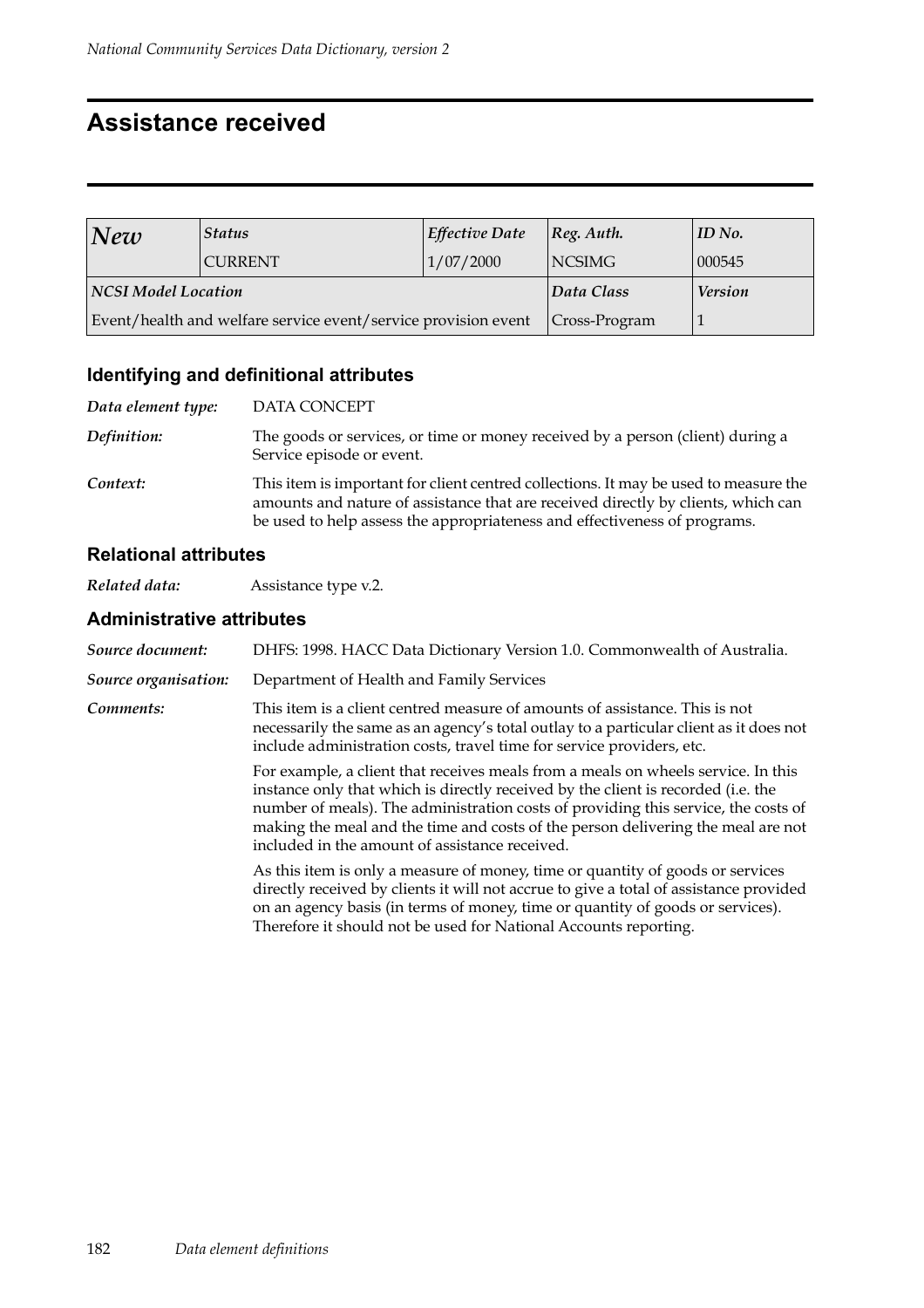## **Assistance received date**

| New                 | <b>Status</b>                                                  | Effective Date   | Reg. Author.   | $\parallel$ ID No. |
|---------------------|----------------------------------------------------------------|------------------|----------------|--------------------|
|                     | <b>CURRENT</b>                                                 | 1/07/2000        | NCSIMG         | 000558             |
| NCSI Model Location |                                                                | Data Class       | <b>Version</b> |                    |
|                     | Event/health and welfare service event/service provision event | $ Cross-Program$ |                |                    |

#### **Identifying and definitional attributes**

*Data element type:* DATA ELEMENT *Definition:* The date on which a client receives assistance from an agency. **Context:** Service provision and planning: Allows a description or profile of service utilisation by a person or persons during a period of service or reporting period. This item can be used in calculating the total amount of assistance received by a person in a reporting period (as in the HACC MDS). Information on the total amount of assistance received in a specified time period is important for program planning and accountability. In conjunction with information concerning client need or dependency, this information can provide an indication of the appropriateness and adequacy of services as well as information on equity in service provision across client groups and geographic areas.

#### **Relational and representational attributes**

| Datatype:           | Numeric       |                                                                                   |   | Representational form:                                                                                                                                      | <b>DATE</b>                                                                                                                                                                                                                                                                                                                               |
|---------------------|---------------|-----------------------------------------------------------------------------------|---|-------------------------------------------------------------------------------------------------------------------------------------------------------------|-------------------------------------------------------------------------------------------------------------------------------------------------------------------------------------------------------------------------------------------------------------------------------------------------------------------------------------------|
| Field size:         | <b>Min.</b> 8 | Max.                                                                              | 8 | Representational layout: DDMMYYYY                                                                                                                           |                                                                                                                                                                                                                                                                                                                                           |
| Data domain:        | Valid date    |                                                                                   |   |                                                                                                                                                             |                                                                                                                                                                                                                                                                                                                                           |
| Guide for use:      |               |                                                                                   |   | ensure that the date contains the required 8 digits. For example if a person<br>should be recorded as 01072000 as specified in the representational layout. | This data element should always be recorded as an 8-digit valid date comprising<br>day, month and year. Year should always be recorded in its full 4-digit format. For<br>days and months with a numeric value of less than 10, zeros should be used to<br>received assistance from an agency on 1 July 2000 the Assistance received date |
| Collection methods: |               |                                                                                   |   | assistance (as specified in the data element Assistance type). Where a client<br>separately record each occasion of service against the same date.          | The date recorded should reflect the date on which the client received any type of<br>receives more than one occasion of service on the same day, the agency should                                                                                                                                                                       |
| Related data:       |               | Related to the data elements:<br>Assistance type v.2,<br>Assistance received v.1. |   | Assistance urgency v.1 and                                                                                                                                  |                                                                                                                                                                                                                                                                                                                                           |

| Source document: | DHFS: 1998. HACC Data Dictionary Version 1.0. Commonwealth of Australia. |
|------------------|--------------------------------------------------------------------------|
|                  | <b>Source organisation:</b> Department of Health and Family Services     |
| Comments:        |                                                                          |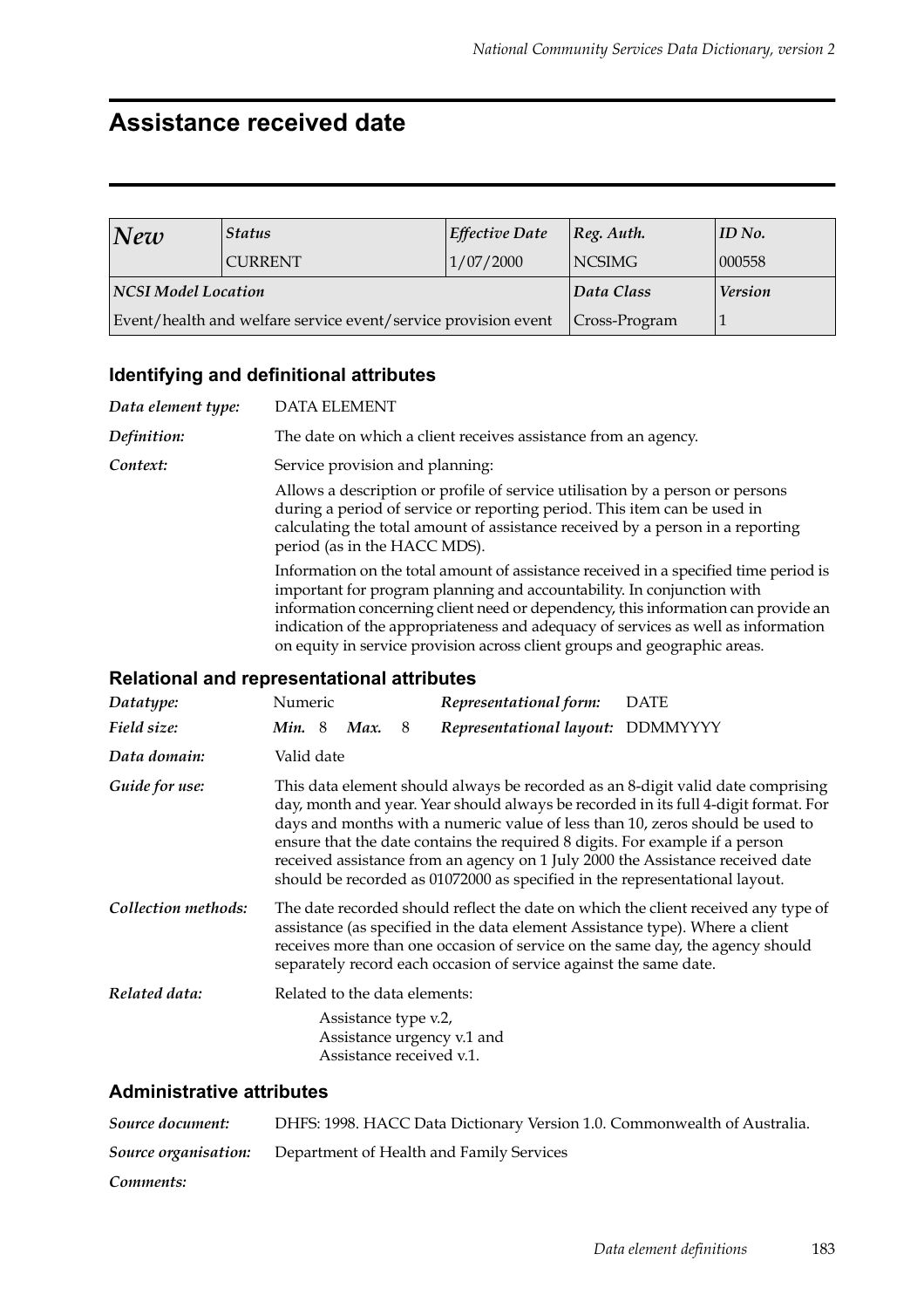## **Assistance type**

| Revised             | Status                                                         | Effective Date        | [Reg. Author.  | $ID$ No. |
|---------------------|----------------------------------------------------------------|-----------------------|----------------|----------|
|                     | <b>CURRENT</b>                                                 | 1/07/2000             | <b>NCSIMG</b>  | 000538   |
| NCSI Model Location |                                                                | Data Class            | <b>Version</b> |          |
|                     | Event/health and welfare service event/service provision event | $\vert$ Cross-Program |                |          |

## **Identifying and definitional attributes**

| Data element type: | <b>DATA ELEMENT</b>                                                                                                                                                                                                                                                                                             |
|--------------------|-----------------------------------------------------------------------------------------------------------------------------------------------------------------------------------------------------------------------------------------------------------------------------------------------------------------|
| Definition:        | The type of assistance provided by a community services agency in response to a<br>client's request for assistance or a contact or referral event. The types of service(s)<br>or support should be classified in terms of activities and should be related to a<br>particular Service event or Service episode. |
| Context:           | Information about assistance provided is of fundamental importance to<br>community service delivery, service planning and for administrative purposes.                                                                                                                                                          |

| Datatype:           | Numeric       |                             |                     |   | Representational form:                                                                                                                                                                                                                                                                                                                                                                                                                               | <b>CODE</b>                                                                                                                                                                                                                                                       |
|---------------------|---------------|-----------------------------|---------------------|---|------------------------------------------------------------------------------------------------------------------------------------------------------------------------------------------------------------------------------------------------------------------------------------------------------------------------------------------------------------------------------------------------------------------------------------------------------|-------------------------------------------------------------------------------------------------------------------------------------------------------------------------------------------------------------------------------------------------------------------|
| Field size:         | <b>Min.</b> 2 |                             | Max.                | 2 | Representational layout: NN                                                                                                                                                                                                                                                                                                                                                                                                                          |                                                                                                                                                                                                                                                                   |
| Data domain:        | 01            | Personal and social support |                     |   |                                                                                                                                                                                                                                                                                                                                                                                                                                                      |                                                                                                                                                                                                                                                                   |
|                     | 02            |                             |                     |   | Child care and preschools                                                                                                                                                                                                                                                                                                                                                                                                                            |                                                                                                                                                                                                                                                                   |
|                     | 03            |                             |                     |   | Training, vocational rehabilitation and employment                                                                                                                                                                                                                                                                                                                                                                                                   |                                                                                                                                                                                                                                                                   |
|                     | 04            |                             |                     |   | Financial and material assistance                                                                                                                                                                                                                                                                                                                                                                                                                    |                                                                                                                                                                                                                                                                   |
|                     | 05            |                             |                     |   | Residential care and accommodation support                                                                                                                                                                                                                                                                                                                                                                                                           |                                                                                                                                                                                                                                                                   |
|                     | 06            |                             | Protective services |   |                                                                                                                                                                                                                                                                                                                                                                                                                                                      |                                                                                                                                                                                                                                                                   |
|                     | 07            |                             | Corrective services |   |                                                                                                                                                                                                                                                                                                                                                                                                                                                      |                                                                                                                                                                                                                                                                   |
|                     | 08            |                             |                     |   | Policy, community and service development and support                                                                                                                                                                                                                                                                                                                                                                                                |                                                                                                                                                                                                                                                                   |
|                     | 09            |                             |                     |   | Other community services                                                                                                                                                                                                                                                                                                                                                                                                                             |                                                                                                                                                                                                                                                                   |
|                     | 99            |                             |                     |   | Not stated/inadequately described                                                                                                                                                                                                                                                                                                                                                                                                                    |                                                                                                                                                                                                                                                                   |
| Guide for use:      |               |                             |                     |   | The type(s) of assistance received may be recorded for each Service event or<br>Service episode. Categories used in individual community services data<br>collections should be mappable to the activities classification in the National<br>Classifications of Community Services (currently Version 1.0, see highest level<br>category above, but to be revised and updated in 2001). To meet program or<br>made to the activities classification. | service-specific needs, the categories used in individual data collections may, be<br>more detailed than those in the activities classification, but they should always be<br>mappable to categories in this classification. Where appropriate, revisions will be |
| Collection methods: |               |                             |                     |   | a Service episode or Service event.                                                                                                                                                                                                                                                                                                                                                                                                                  | Coding should be based on the type(s) of assistance that is/are the main focus of                                                                                                                                                                                 |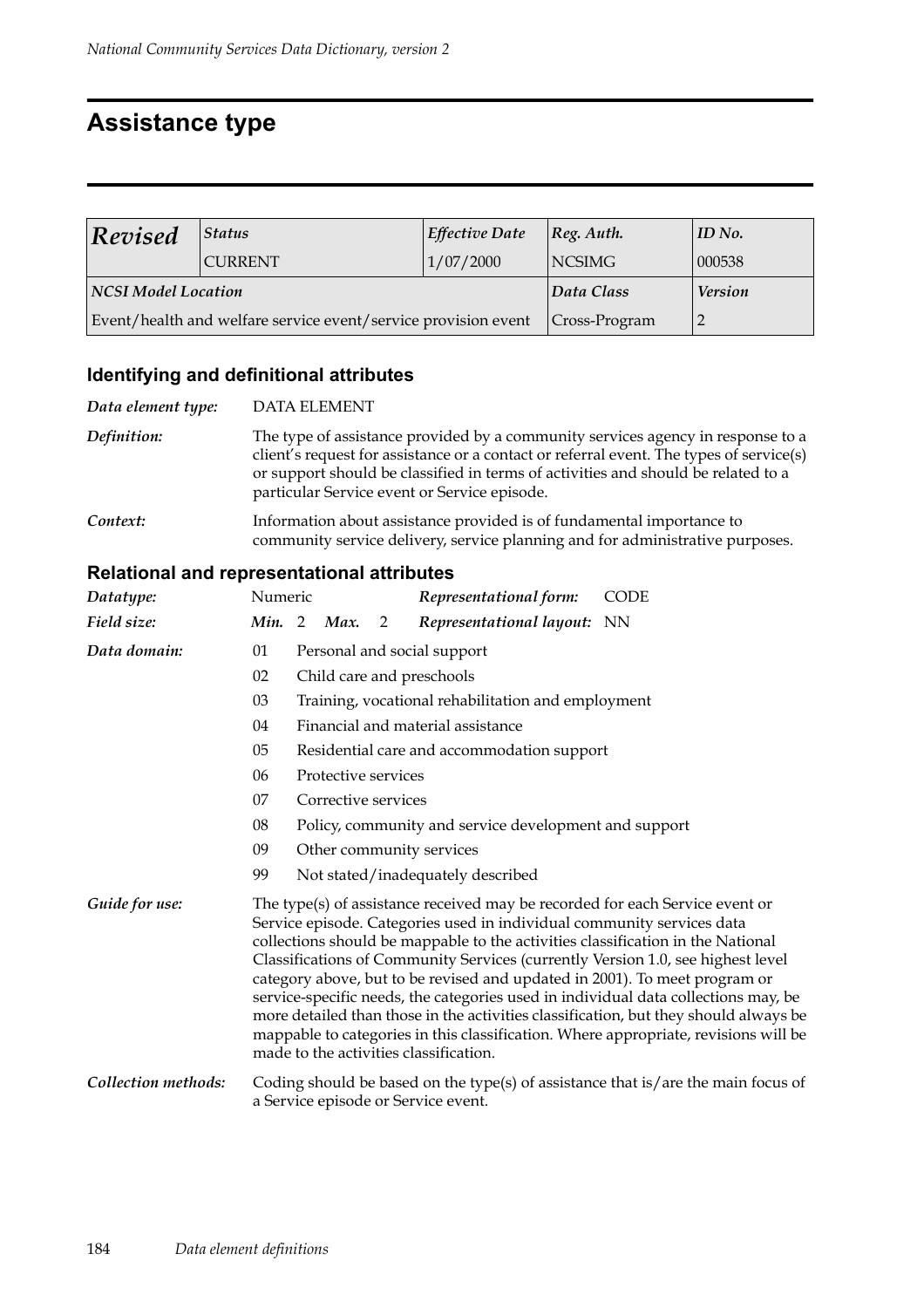## **Assistance type** *(continued)*

| Related data:                    | Supersedes previous data element Type of assistance provided v.1.                                                       |  |  |  |  |  |
|----------------------------------|-------------------------------------------------------------------------------------------------------------------------|--|--|--|--|--|
|                                  | Related to the data element:                                                                                            |  |  |  |  |  |
|                                  | Assistance request date v.1,<br>First service contact date v.2,<br>Last service contact date v.2.<br>Service event v.1. |  |  |  |  |  |
|                                  | Service episode v.1.                                                                                                    |  |  |  |  |  |
| <b>Administrative attributes</b> |                                                                                                                         |  |  |  |  |  |

*Source document:* AIHW: 1997. National Classifications of Community Services, Version 1.0. Category No. HWI 7. Canberra: AIHW. *Source organisation:* Australian Institute of Health and Welfare *Comments:*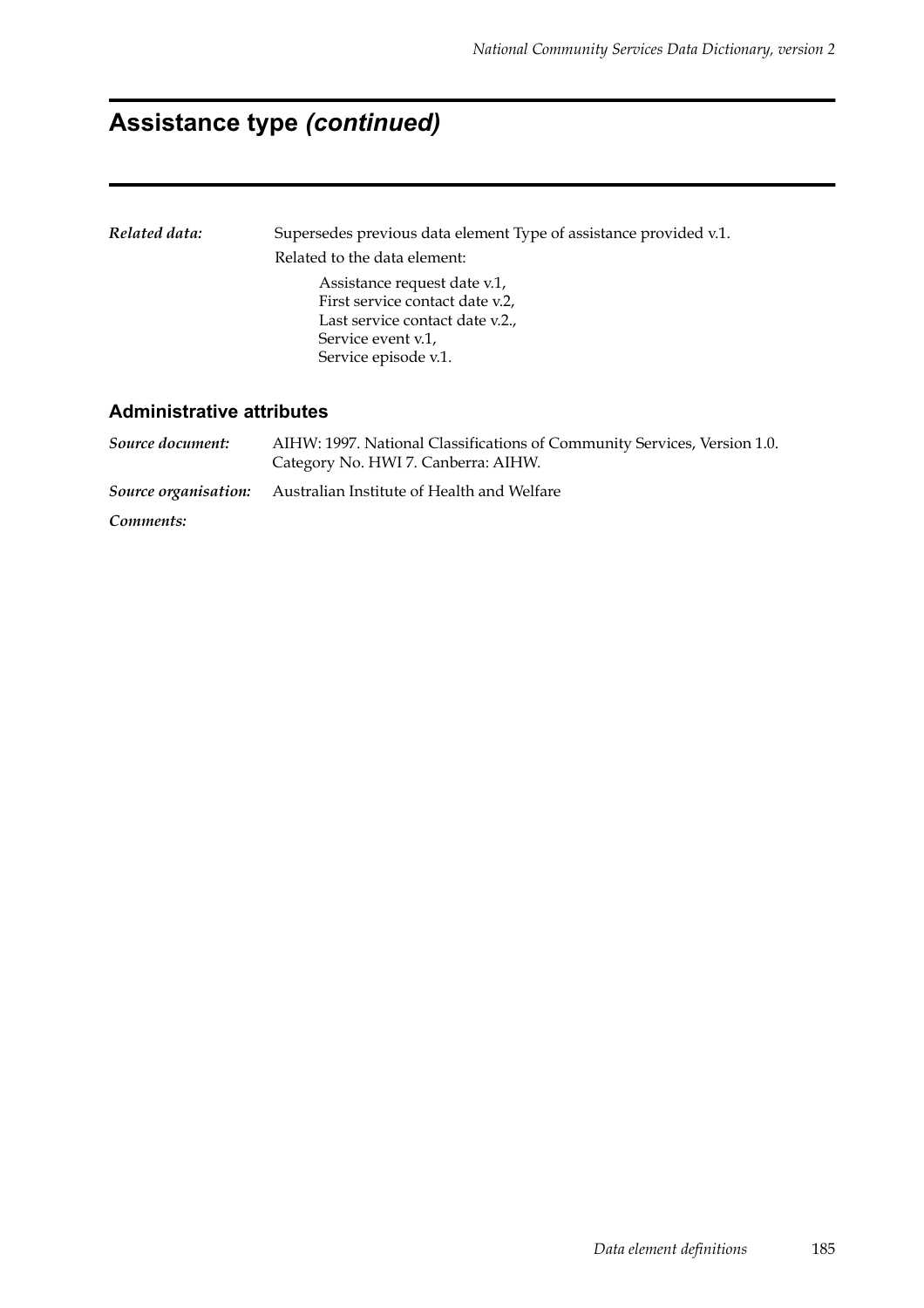## **Goods and equipment received**

| New                                                            | <b>Status</b>  | <b>Effective Date</b> | [Reg. Author.  | $ID$ No. |
|----------------------------------------------------------------|----------------|-----------------------|----------------|----------|
|                                                                | <b>CURRENT</b> | 1/07/2000             | <b>NCSIMG</b>  | 000574   |
| <b>NCSI Model Location</b>                                     |                | Data Class            | <b>Version</b> |          |
| Event/health and welfare service event/service provision event |                | $ Cross-Program $     |                |          |

## **Identifying and definitional attributes**

| Data element type: | <b>DATA ELEMENT</b>                               |                                                                                                                                        |                                                                                                                                                                                                                                                       |
|--------------------|---------------------------------------------------|----------------------------------------------------------------------------------------------------------------------------------------|-------------------------------------------------------------------------------------------------------------------------------------------------------------------------------------------------------------------------------------------------------|
| Definition:        | a Service event or Service episode.               |                                                                                                                                        | The goods or equipment received by the client (by purchase, loan, or gift) during                                                                                                                                                                     |
| Context:           | Resource and financial planning:                  |                                                                                                                                        |                                                                                                                                                                                                                                                       |
|                    | number of goods and equipment received.           | Service event or Service episode. In this case it will measure the types and                                                           | This provides one measure of the assistance received by a client or clients on a                                                                                                                                                                      |
|                    | person on an occasion of service delivery.        | This data element does not record an amount of assistance with goods and                                                               | equipment in the same way that an amount is recorded for the other types of<br>assistance provided by agencies (i.e. in time, quantity or cost). Rather this data<br>element indicates the type of goods or equipment that the agency provides to the |
|                    |                                                   | Information about the types of goods and equipment provided to clients by<br>and comparisons between different client sub-populations. | agencies facilitates interstate and cross regional comparisons of service provision                                                                                                                                                                   |
|                    | <b>Relational and representational attributes</b> |                                                                                                                                        |                                                                                                                                                                                                                                                       |
| Datatype:          | Numeric                                           | Representational form:                                                                                                                 | CODE                                                                                                                                                                                                                                                  |

| Datatype:    | Numeric        |                                                             | Representational form:<br>-CODE                                        |  |  |
|--------------|----------------|-------------------------------------------------------------|------------------------------------------------------------------------|--|--|
| Field size:  | Min.           | Max.<br>$\overline{1}$<br>$\overline{1}$                    | Representational layout: N                                             |  |  |
| Data domain: | 1              |                                                             | Self-care aids (e.g. button hook for dressing or bowl care for eating) |  |  |
|              | 2              |                                                             | Support and mobility aids (e.g. walking frame, manual wheelchair)      |  |  |
|              | 3              |                                                             | Mobility aids for blind persons (e.g. white cane, guide dog)           |  |  |
|              | $\overline{4}$ | <b>Communication aids</b> (e.g. hearing aids, mouth-stick)  |                                                                        |  |  |
|              | 5              |                                                             | Reading aids (e.g. magnifying glass, braille books)                    |  |  |
|              | 6              |                                                             | Medical care aids (e.g. ventilator, pacemaker)                         |  |  |
|              | 7              |                                                             | Car modifications (e.g. car ramp, room for wheelchair)                 |  |  |
|              | 8              | Other goods and equipment (other goods and equipment n.e.c) |                                                                        |  |  |
|              | 9              |                                                             | Not stated/inadequately described                                      |  |  |
|              |                |                                                             |                                                                        |  |  |

*Guide for use:*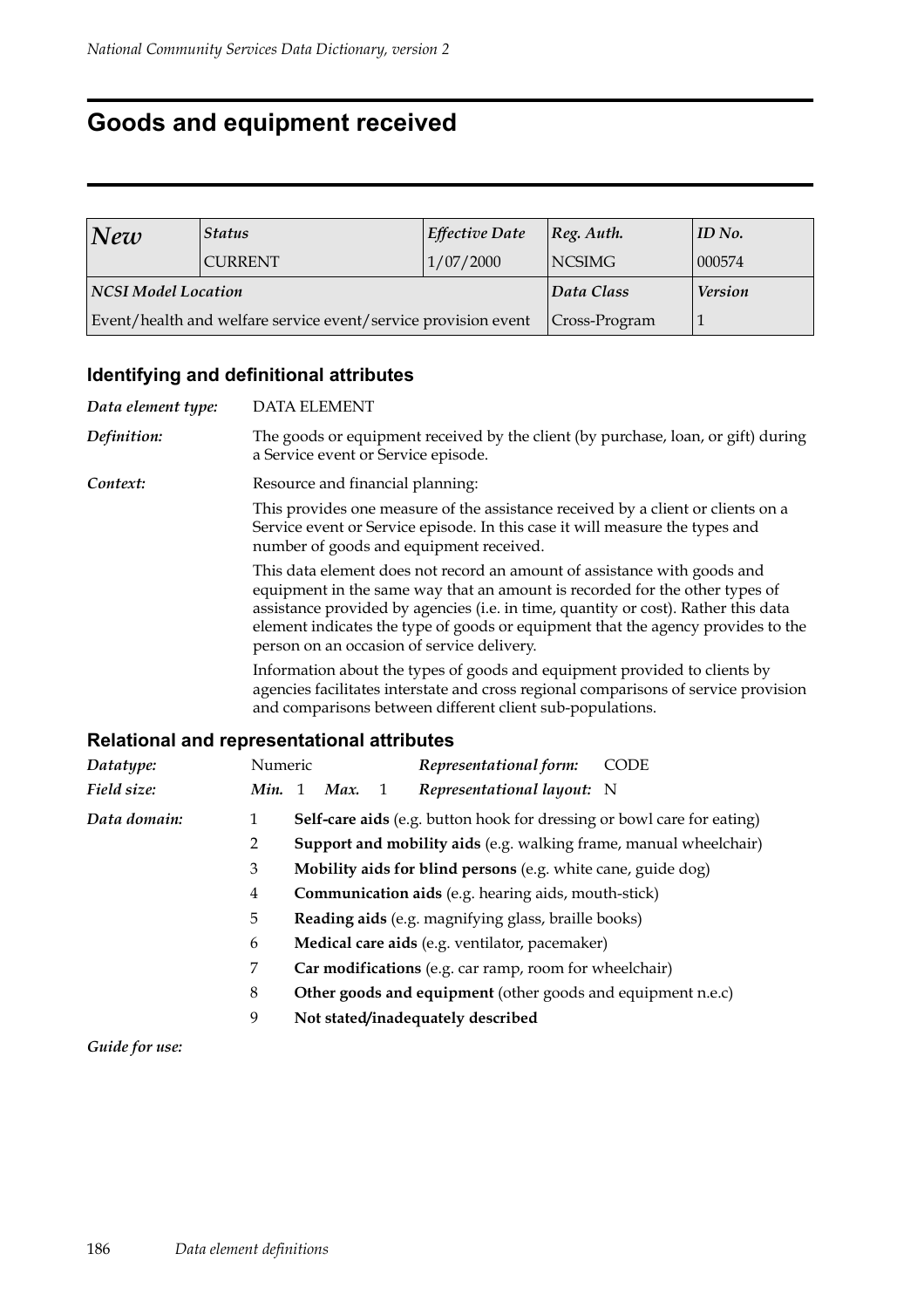# **Goods and equipment received** *(continued)*

| Collection methods: | The agency should record the type of goods or equipment received by the client<br>(on loan or by purchase) on each Service event or Service episode. This<br>information can then be amalgamated to provide a measure of the types and<br>number of goods and equipment received by a client over a reporting period<br>(which will vary according to collection requirements). |
|---------------------|---------------------------------------------------------------------------------------------------------------------------------------------------------------------------------------------------------------------------------------------------------------------------------------------------------------------------------------------------------------------------------|
|                     | Where the client receives more than one of the same type of good or equipment<br>(e.g. several food packets) on the same occasion, the agency should only record<br>this once. Where the client receives different types of goods or equipment on the<br>same occasion, the agency should separately record each type of goods or<br>equipment against the same date.           |
|                     | Where greater detail in the data domain is required refer to HACC Data<br>Dictionary Version 1.0, Appendix B: Code list for Goods and Equipment. 1998.                                                                                                                                                                                                                          |
| Related data:       | Is related to Assistance type v.2.                                                                                                                                                                                                                                                                                                                                              |

| Source document: | DHFS: 1998. HACC Data Dictionary Version 1.0. Commonwealth of Australia. |
|------------------|--------------------------------------------------------------------------|
|                  | <b>Source organisation:</b> Department of Health and Family Services     |
| Comments:        |                                                                          |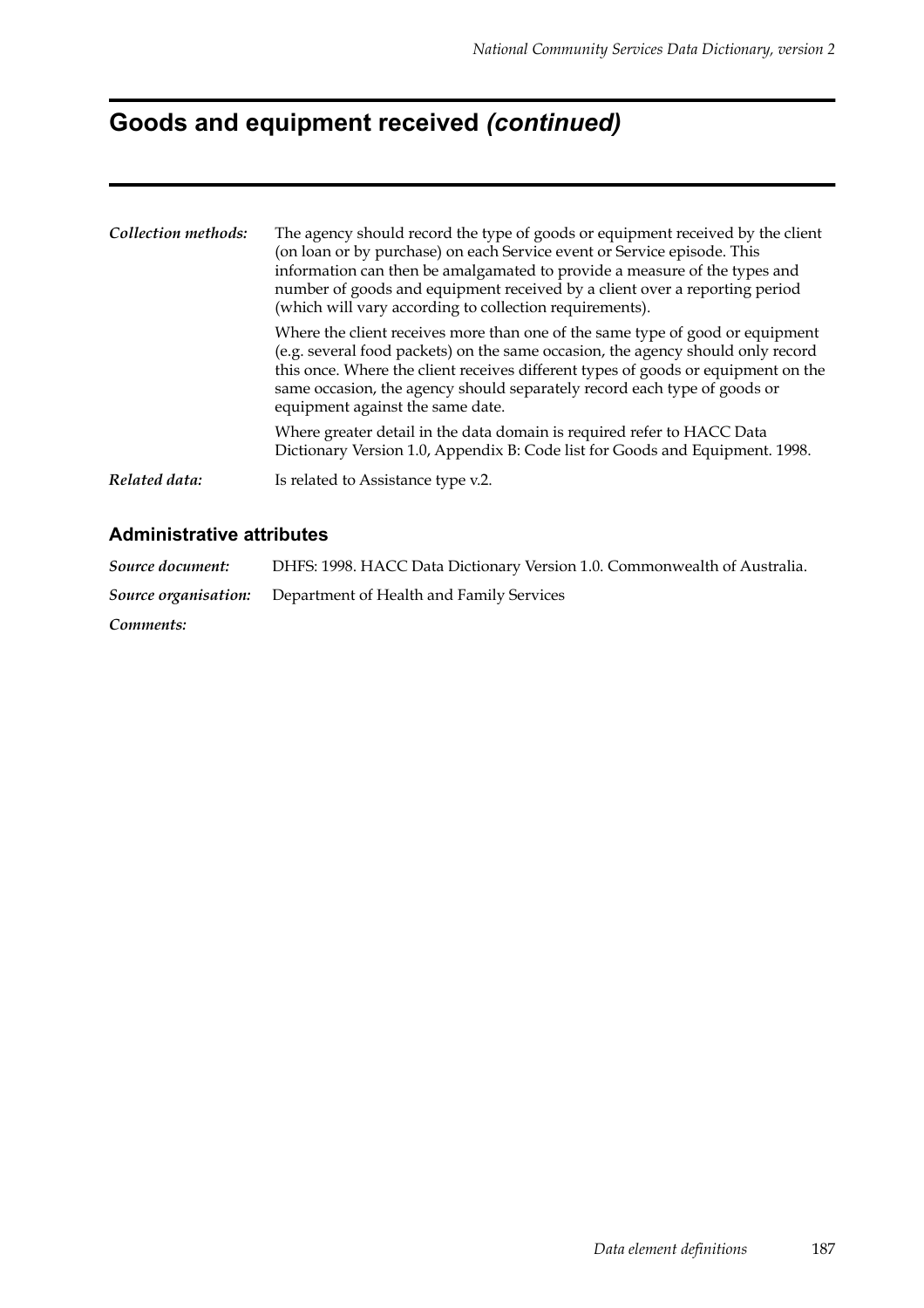## **Service episode**

| New                                                            | <b>Status</b> | Effective Date   | $ Reg.$ Auth.  | ID No. |
|----------------------------------------------------------------|---------------|------------------|----------------|--------|
|                                                                | CURRENT       | 1/07/2000        | <b>NCSIMG</b>  | 000590 |
| <b>NCSI Model Location</b>                                     |               | Data Class       | <b>Version</b> |        |
| Event/health and welfare service event/service provision event |               | $ Cross-Program$ |                |        |

## **Identifying and definitional attributes**

| DATA CONCEPT                                                                                                                                                                                                                                                                                                                                                                                                                                                                                                                                                                                                                                                                                                                        |
|-------------------------------------------------------------------------------------------------------------------------------------------------------------------------------------------------------------------------------------------------------------------------------------------------------------------------------------------------------------------------------------------------------------------------------------------------------------------------------------------------------------------------------------------------------------------------------------------------------------------------------------------------------------------------------------------------------------------------------------|
| A period of time during which a client receives assistance from an agency.                                                                                                                                                                                                                                                                                                                                                                                                                                                                                                                                                                                                                                                          |
| Service provision and planning:                                                                                                                                                                                                                                                                                                                                                                                                                                                                                                                                                                                                                                                                                                     |
| The concept of a Service episode (and associated data elements) is necessary for<br>the analysis, of the length of provision of assistance to clients. In conjunction<br>with information about the amount and type of assistance received by clients,<br>information about the length of Service episode also gives some indication of<br>the intensity of assistance provided by agencies.                                                                                                                                                                                                                                                                                                                                        |
| A client's Service episode always begins and ends with dates that mark the first<br>and last time that the person received assistance from the agency. That is, a<br>Service episode will always begin and end with Service event (see data concept<br>Service event).                                                                                                                                                                                                                                                                                                                                                                                                                                                              |
| The pathway or process followed by a person entering or exiting from a Service<br>episode varies from one agency to another and from one type of assistance to<br>another. It cannot be assumed, for example, that every client has undergone an<br>assessment (or the same type of assessment) before entering a Service episode.<br>At times, a client may receive services from an agency on the basis of a referral<br>from an established source with which the agency has well-developed referral<br>protocols. At other times, a client who has been previously assisted by the<br>agency may begin to receive services again without undergoing the same level<br>of assessment on entry into a subsequent Service episode. |
| The definition of Service episode has not assumed that any standard sequence<br>of events applies to all Service episodes for all clients across all types of agencies<br>and across all programs.                                                                                                                                                                                                                                                                                                                                                                                                                                                                                                                                  |
| Rather, the definition of a Service episode allows for the receipt of any of the<br>types of assistance specified in the data element Assistance type to serve as a<br>trigger for the beginning of a Service episode. That is, the service activity<br>associated with the beginning of a Service episode (i.e. the first Service event)<br>will vary across agencies.                                                                                                                                                                                                                                                                                                                                                             |
| While agency policies and practices will impact upon the determination of a<br>Service episode to some extent (e.g. different policies for taking clients 'off the<br>books') the basic feature across agencies remain the first and the last Service<br>events received by a client within a period of receipt of assistance. Establishing<br>greater consistency in the determination of Service episodes would require a<br>national cross-program approach to standardising entry and exit procedures<br>across the community service sector.                                                                                                                                                                                   |
|                                                                                                                                                                                                                                                                                                                                                                                                                                                                                                                                                                                                                                                                                                                                     |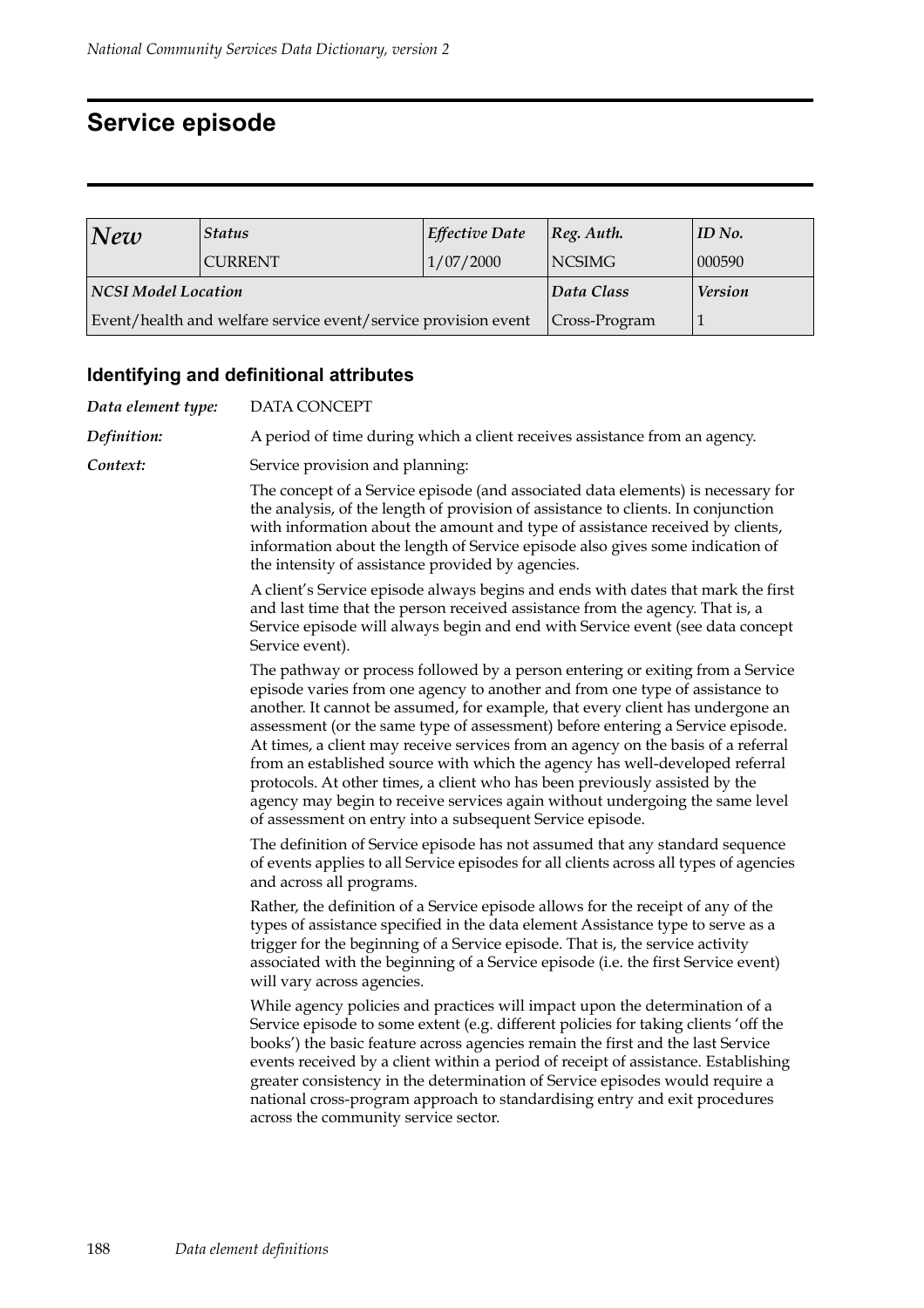## **Service episode** *(continued)*

#### **Relational attributes**

*Related data:* First service contact date v.2, Last service contact date v.2, Service event v.1.

#### **Administrative attributes**

*Source document:* DHFS: 1998. HACC Data Dictionary Version 1.0. Commonwealth of Australia. *Source organisation:* Department of Health and Family Services *Comments:*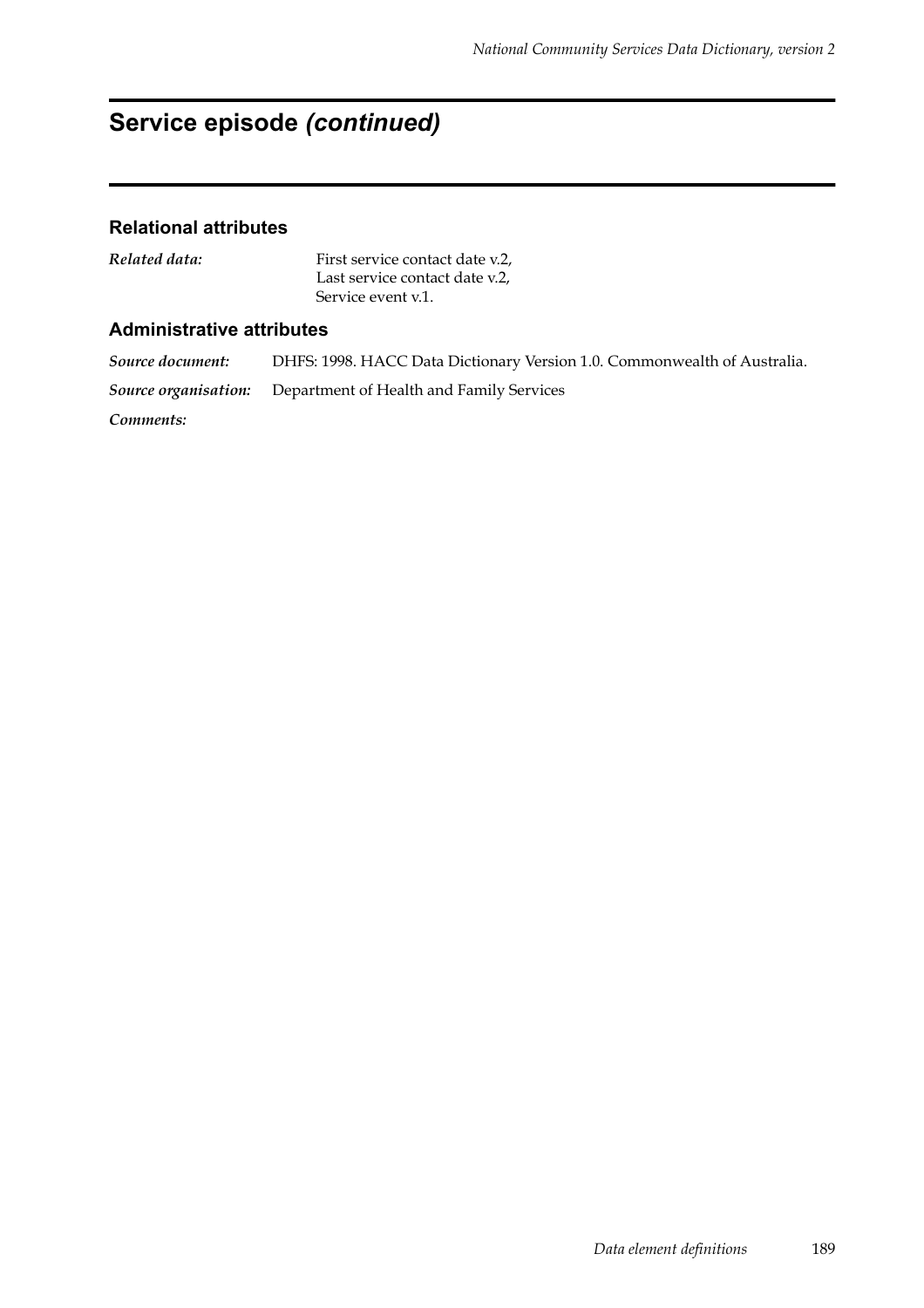## **Service event**

| New                                                            | <b>Status</b>  | <b>Effective Date</b> | $\log$ . Auth. | ID No. |
|----------------------------------------------------------------|----------------|-----------------------|----------------|--------|
|                                                                | <b>CURRENT</b> | 1/07/2000             | <b>NCSIMG</b>  | 000591 |
| NCSI Model Location                                            |                | Data Class            | <b>Version</b> |        |
| Event/health and welfare service event/service provision event |                | $\vert$ Cross-Program |                |        |

## **Identifying and definitional attributes**

| Data element type: | DATA CONCEPT                                                                                                                                                                                                                                                                                                                                                                                                                                                                                                                                                                                                                                                                                                                                                                                           |  |
|--------------------|--------------------------------------------------------------------------------------------------------------------------------------------------------------------------------------------------------------------------------------------------------------------------------------------------------------------------------------------------------------------------------------------------------------------------------------------------------------------------------------------------------------------------------------------------------------------------------------------------------------------------------------------------------------------------------------------------------------------------------------------------------------------------------------------------------|--|
| Definition:        | An instance or occasion of assistance received by a client from an agency.                                                                                                                                                                                                                                                                                                                                                                                                                                                                                                                                                                                                                                                                                                                             |  |
| Context:           | Information about individual instances of the receipt of assistance by a client<br>from a community service agency is of fundamental interest to service providers,<br>but may or may not be required for national reporting purposes. However,<br>information about an individual Service event is a basic building block for other<br>information that is of relevance to national reporting and statistical analysis. For<br>example, if information about the length of time that certain types of persons<br>have received particular types of assistance from specific types of agencies is<br>required, then information about each instance of service provision should be<br>recorded in a standard way. This should enable reliable, valid and comparable<br>data to be reported nationally. |  |
|                    | Generally, a Service event is described by a cluster of data elements that provide<br>information about when it happened, where it happened, what assistance was<br>received, how much and from whom. The need for information about Service<br>events reflects an interest in locating community service assistance to clients in<br>time. This information may help to identify the intensity of assistance received by<br>a person during a time period. Knowing when a person received assistance from<br>an agency also helps to identify those records that are of interest to particular data<br>collections. For example, an agency may be required to report on all assistance<br>provided to clients during, say 1999-2000.                                                                  |  |
|                    | As with the definition of Client, what constitutes a Service event is influenced by<br>the definition of "assistance". That is, every interaction between an agency and a<br>client may not be considered of sufficient significance to warrant recording as a<br>Service event. Furthermore, decisions about what is included or excluded from<br>the definition of "assistance" may be affected by specific program requirements<br>as well as practical considerations related to the amount of time and resources it<br>takes to record every interaction between an agency and a client.                                                                                                                                                                                                          |  |

#### **Relational attributes**

*Related data:* Service episode v.1.

| Source document: | DHFS: 1998. HACC Data Dictionary Version 1.0. Commonwealth of Australia. |
|------------------|--------------------------------------------------------------------------|
|                  | <b>Source organisation:</b> Department of Health and Family Services     |
| Comments:        |                                                                          |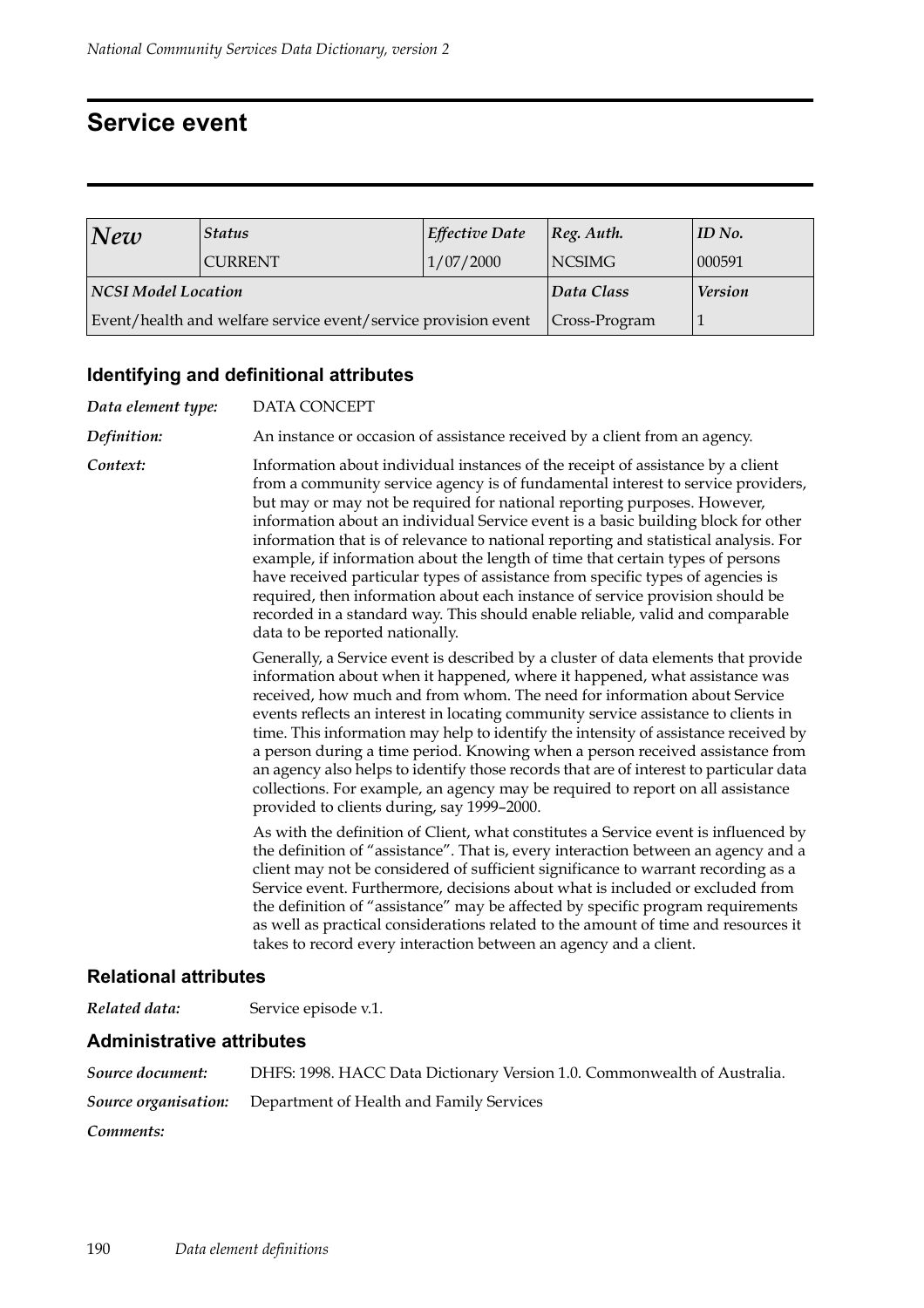## **Case management plan indicator**

| New                                                          | <i><b>Status</b></i> | Effective Date | $ Reg.$ Auth.  | ID No. |
|--------------------------------------------------------------|----------------------|----------------|----------------|--------|
|                                                              | <b>CURRENT</b>       | 1/07/2000      | <b>NCSIMG</b>  | 000554 |
| NCSI Model Location                                          |                      | Data Class     | <b>Version</b> |        |
| Event/health and welfare service event/case management event |                      | Cross-Program  |                |        |

## **Identifying and definitional attributes**

| Data element type: | <b>DATA ELEMENT</b>                                                                                                                                                                                                                                                                                                                                                                                                                                                                                                                                                                   |
|--------------------|---------------------------------------------------------------------------------------------------------------------------------------------------------------------------------------------------------------------------------------------------------------------------------------------------------------------------------------------------------------------------------------------------------------------------------------------------------------------------------------------------------------------------------------------------------------------------------------|
| Definition:        | Whether or not a current (at the time of recording) case management plan has<br>been developed for the client, implemented and/or agreed to by the client.                                                                                                                                                                                                                                                                                                                                                                                                                            |
|                    | A case management plan is a personal plan or a support agreement that usually<br>has a statement of the person(s)' problems or needs, some goals for the person(s)<br>and strategies to achieve those goals. It is usually developed between the person<br>and agency as a result of an assessment process.                                                                                                                                                                                                                                                                           |
|                    | The plan or agreement can relate to services provided by one agency or a number<br>of agencies.                                                                                                                                                                                                                                                                                                                                                                                                                                                                                       |
| Context:           | Establishing clear agreements between clients and their community service<br>providers is recognised as good practice (for example in SAAP and child<br>protection). Therefore, collecting information on whether a case management plan<br>has been developed, implemented and agreed to can be useful in measuring<br>performance of agencies. This is especially the case if collected in conjunction with<br>information regarding the quality of the plan e.g. whether the plan is reviewed<br>regularly, whether plan is devised in consultation with all relevant parties etc. |
|                    | In addition, it may be a useful management tool for agencies to be aware of the<br>existence, or lack of, case management plans for an individual client.                                                                                                                                                                                                                                                                                                                                                                                                                             |

| Datatype:      | Numeric                                                                                                                                                                                                               |                                      |                            |   | Representational form:                                                        | CODE                                                                          |  |  |
|----------------|-----------------------------------------------------------------------------------------------------------------------------------------------------------------------------------------------------------------------|--------------------------------------|----------------------------|---|-------------------------------------------------------------------------------|-------------------------------------------------------------------------------|--|--|
| Field size:    | Min. 1                                                                                                                                                                                                                |                                      | Max.                       | 3 | Representational layout: NNN                                                  |                                                                               |  |  |
| Data domain:   | $\theta$                                                                                                                                                                                                              |                                      | Not applicable             |   |                                                                               |                                                                               |  |  |
|                | 1                                                                                                                                                                                                                     |                                      | Plan developed             |   |                                                                               |                                                                               |  |  |
|                | 2                                                                                                                                                                                                                     | Plan agreed to by client or advocate |                            |   |                                                                               |                                                                               |  |  |
|                | 3                                                                                                                                                                                                                     |                                      | Plan implemented           |   |                                                                               |                                                                               |  |  |
|                | 9                                                                                                                                                                                                                     |                                      |                            |   | Not stated/inadequately described                                             |                                                                               |  |  |
| Guide for use: | Multiple responses for codes 1,2 and 3 may be recorded. If a plan is implemented<br>(Code 3), then of necessity it must also have been developed (Code 1). Codes 0<br>and 9 can only be recorded individually though. |                                      |                            |   |                                                                               |                                                                               |  |  |
|                | <b>0 Not applicable:</b> Case management plans may not be appropriate for all clients.<br>For example where a client receives supported accommodation for a 24-hour<br>period or less.                                |                                      |                            |   |                                                                               |                                                                               |  |  |
|                |                                                                                                                                                                                                                       |                                      | intention to carry it out. |   | operation to record yes; it is whether one has been developed and there is an | 1 Plan developed: The case management plan does not necessarily need to be in |  |  |
|                |                                                                                                                                                                                                                       |                                      |                            |   |                                                                               |                                                                               |  |  |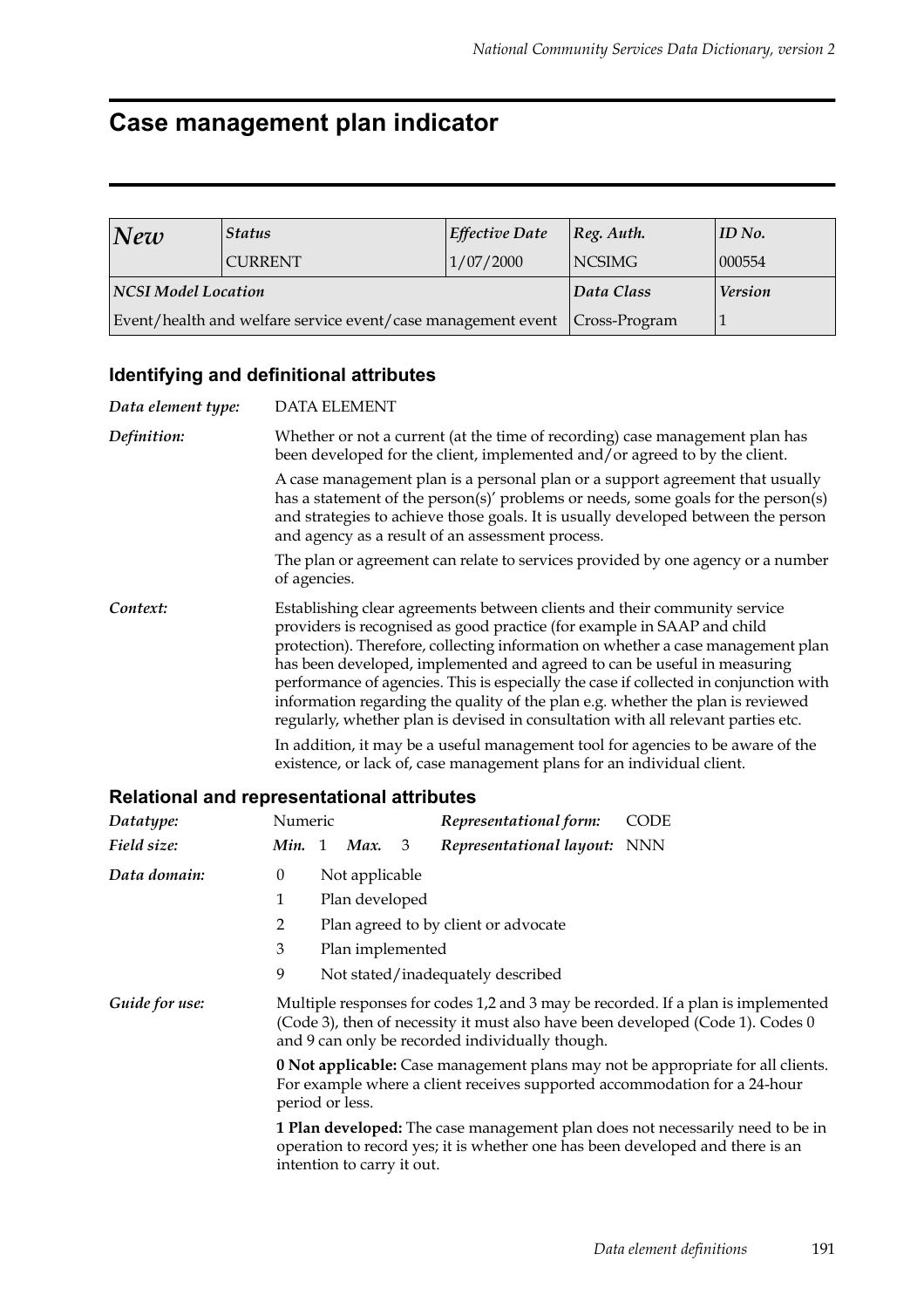# **Case management plan indicator** *(continued)*

| Guide for use:      | 2 Plan agreed to by client or advocate: The client or their advocate (such as a<br>parent or partner) agrees to the implementation of the plan. The plan does not<br>need to be implemented to record this code. In many cases of statutory<br>intervention, whilst desirable, client agreement is not essential. |  |  |  |  |  |
|---------------------|-------------------------------------------------------------------------------------------------------------------------------------------------------------------------------------------------------------------------------------------------------------------------------------------------------------------|--|--|--|--|--|
|                     | <b>3 Plan implemented:</b> Some part of the plan must be implemented, i.e. the plan<br>must be in operation at the time of recording.                                                                                                                                                                             |  |  |  |  |  |
| Collection methods: | This item would be collected either at an initial assessment or subsequent<br>reassessment of a person(s).                                                                                                                                                                                                        |  |  |  |  |  |
|                     | Due to the variety across community services as to what constitutes a case<br>management plan, and whether it is considered to be developed, agreed to and<br>implemented, it is up to individual collections to further clearly specify these<br>aspects when collecting data for their individual purposes.     |  |  |  |  |  |
|                     | Individual collections may also have certain quality issues regarding case<br>management plans that may be as important as whether or not one has been<br>developed.                                                                                                                                              |  |  |  |  |  |
| Related data:       |                                                                                                                                                                                                                                                                                                                   |  |  |  |  |  |

| Source document: | AIHW: 1998. SAAP National Data Collection Collectors Manual. Canberra:<br>AIHW. |
|------------------|---------------------------------------------------------------------------------|
|                  | <b>Source organisation:</b> Australian Institute of Health and Welfare          |
| Comments:        |                                                                                 |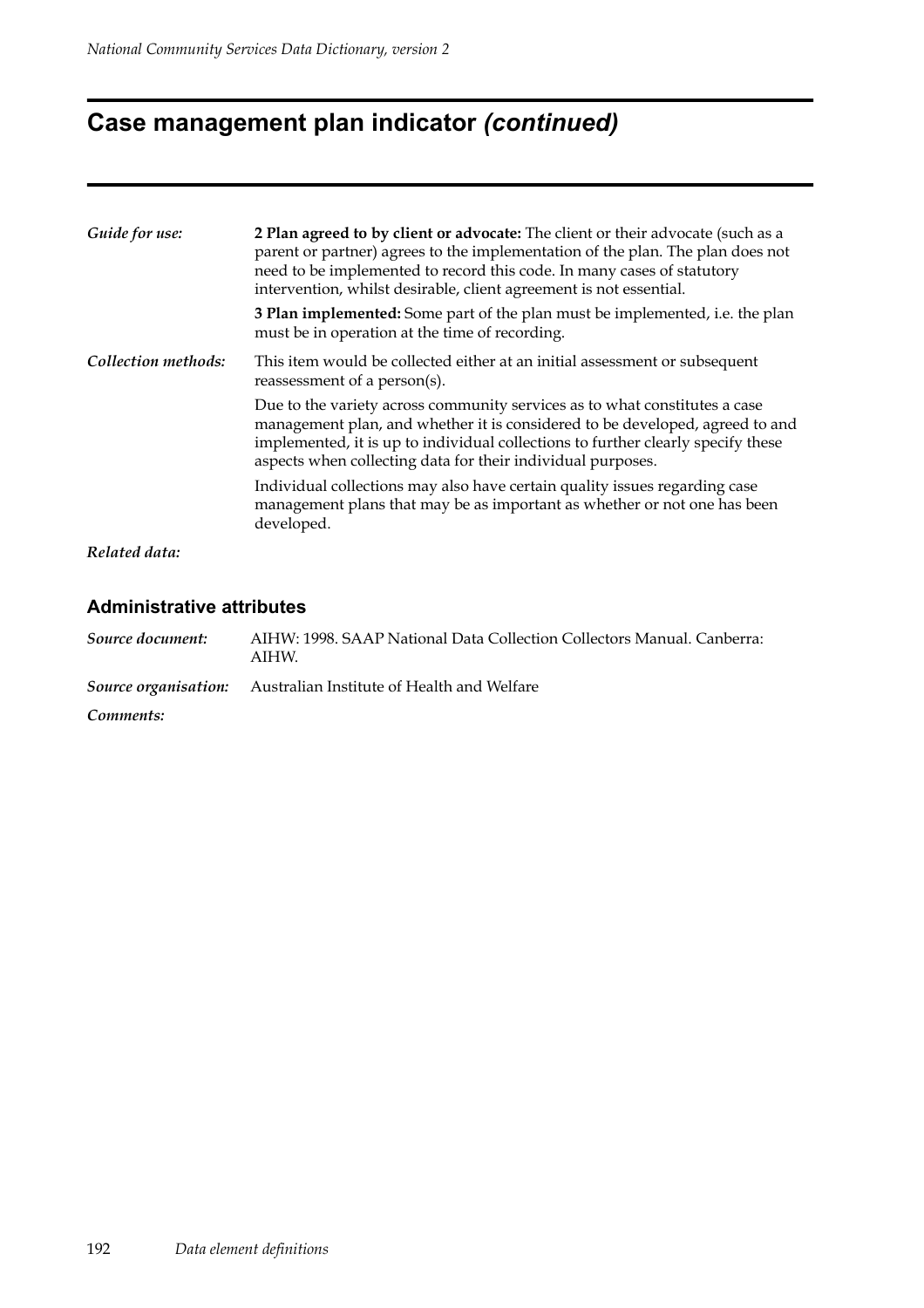## **Last service contact date**

| Revised             | <b>Status</b>                                                 | <b>Effective Date</b> | $ Reg.$ Auth.  | $ID$ No. |
|---------------------|---------------------------------------------------------------|-----------------------|----------------|----------|
|                     | <b>CURRENT</b>                                                | 1/07/2000             | NCSIMG         | 000513   |
| NCSI Model Location |                                                               | Data Class            | <b>Version</b> |          |
| service             | Event/health and welfare service event/exit or discharge from | Cross-Program         |                |          |

### **Identifying and definitional attributes**

| Data element type: | DATA ELEMENT                                                                                                      |
|--------------------|-------------------------------------------------------------------------------------------------------------------|
| Definition:        | The date on which a service episode was completed.                                                                |
| Context:           | This data element may be used in the calculation of measures of periods of<br>support and duration of assistance. |

## **Relational and representational attributes**

| Datatype:           | Numeric                                                                                                                                                                                                                                                                                                                                                                                                                                                                                      |  |                           |   | Representational form:                                                                                                                 | <b>CODE</b>                                                                                                                                                                |  |
|---------------------|----------------------------------------------------------------------------------------------------------------------------------------------------------------------------------------------------------------------------------------------------------------------------------------------------------------------------------------------------------------------------------------------------------------------------------------------------------------------------------------------|--|---------------------------|---|----------------------------------------------------------------------------------------------------------------------------------------|----------------------------------------------------------------------------------------------------------------------------------------------------------------------------|--|
| Field size:         | <b>Min.</b> 8                                                                                                                                                                                                                                                                                                                                                                                                                                                                                |  | Max.                      | 8 | Representational layout: DDMMYYYY                                                                                                      |                                                                                                                                                                            |  |
| Data domain:        | Valid dates                                                                                                                                                                                                                                                                                                                                                                                                                                                                                  |  |                           |   |                                                                                                                                        |                                                                                                                                                                            |  |
| Guide for use:      | Due to the considerable variation in the types of services provided in the<br>community services sector, it is not possible at this stage to define in generic<br>terms what will constitute completion of a Service episode. Individual collections<br>should however define what constitutes completion for their own purposes.                                                                                                                                                            |  |                           |   |                                                                                                                                        |                                                                                                                                                                            |  |
|                     | This data element should always be recorded as an 8-digit valid date comprising<br>day, month and year. Year should always be recorded in its full 4-digit format. For<br>days and months with a numeric value of less than 10, zeros should be used to<br>ensure that the date contains the required 8 digits. For example if a Service<br>episode is completed on July 1 2000 the Date assistance completed should be<br>recorded as 01072000 as specified in the representational layout. |  |                           |   |                                                                                                                                        |                                                                                                                                                                            |  |
| Collection methods: |                                                                                                                                                                                                                                                                                                                                                                                                                                                                                              |  |                           |   |                                                                                                                                        | Last service contact date must be related to a particular Service episode. For each<br>separate Service episode a separate 'Last service contact date' should be recorded. |  |
| Related data:       |                                                                                                                                                                                                                                                                                                                                                                                                                                                                                              |  | Related to data elements: |   |                                                                                                                                        |                                                                                                                                                                            |  |
|                     |                                                                                                                                                                                                                                                                                                                                                                                                                                                                                              |  | Service episode v.1.      |   | First service contact date v.2,<br>Service cessation reason v.1,<br>Assistance received date v.1,<br>Service delivery setting v.2, and |                                                                                                                                                                            |  |

Supersedes previous data element Date assistance completed v. 1.

#### **Administrative attributes**

*Source document: Source organisation:* Australian Institute of Health and Welfare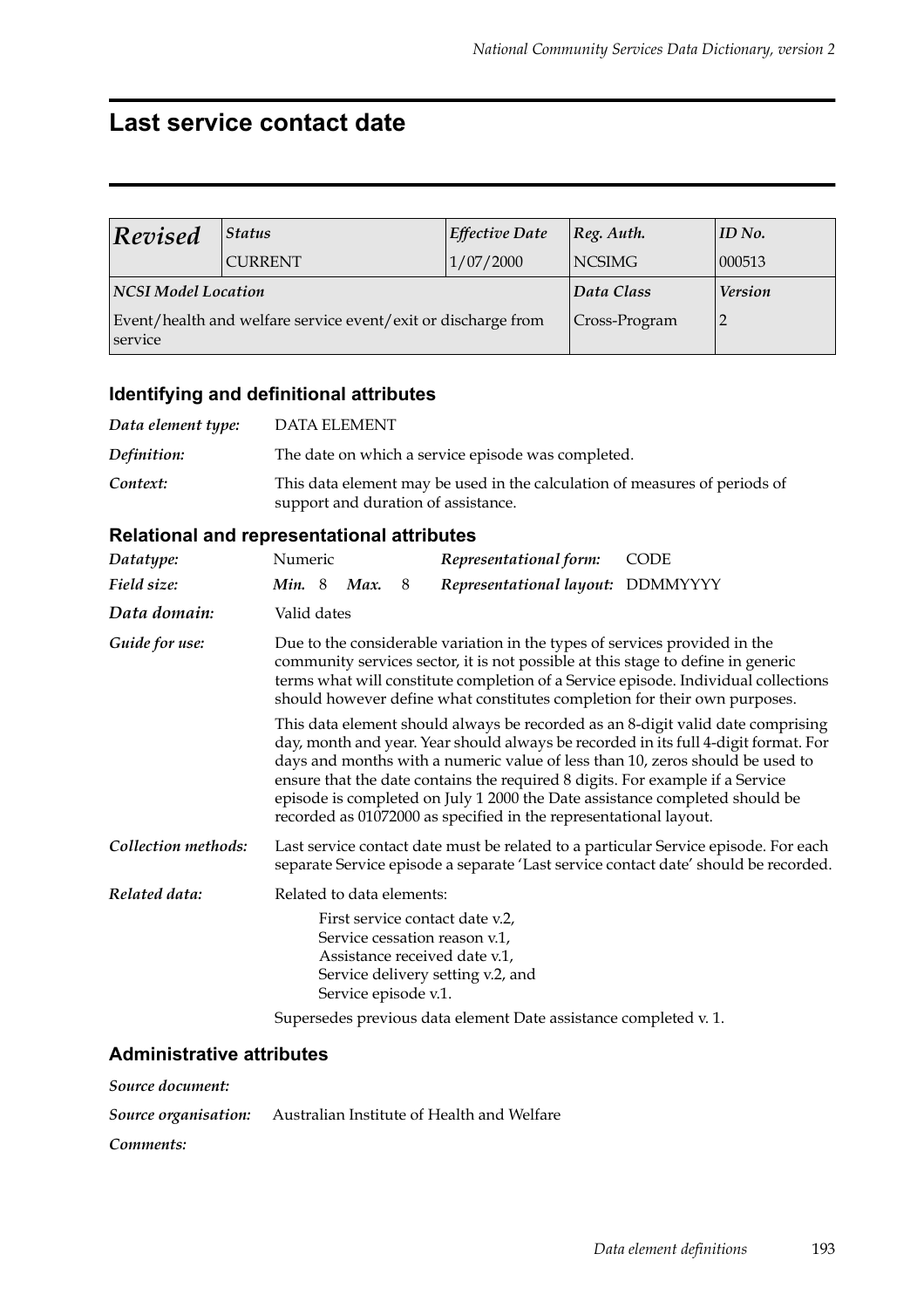## **Service cessation reason**

| New                        | <b>Status</b>                                                 | <b>Effective Date</b> | Reg. Auth.     | ID No. |  |
|----------------------------|---------------------------------------------------------------|-----------------------|----------------|--------|--|
|                            | <b>CURRENT</b>                                                | 1/07/2000             | <b>NCSIMG</b>  | 000607 |  |
| <b>NCSI Model Location</b> |                                                               | Data Class            | <b>Version</b> |        |  |
| service                    | Event/health and welfare service event/exit or discharge from | Cross-Program         |                |        |  |

#### **Identifying and definitional attributes**

*Data element type:* DATA ELEMENT *Definition:* The reason that the person ceased to receive services from the agency. **Context:** Service provision and planning: This data element provides information about the circumstances surrounding the ending of a client's receipt of services from an agency. This data element contributes to a general understanding of the patterns of client movement into and out of the care and support of agencies. Service cessation reason also gives some indication of the impact on client turnover of factors relating to the agency's operations and to changes in client needs and circumstances.

| Datatype:      | Numeric                                                                                                                                                                                                                                                                                                                                                                                                                                                                                                       |                                               |                                                                                        |   | Representational form:                        | <b>CODE</b> |  |  |  |
|----------------|---------------------------------------------------------------------------------------------------------------------------------------------------------------------------------------------------------------------------------------------------------------------------------------------------------------------------------------------------------------------------------------------------------------------------------------------------------------------------------------------------------------|-----------------------------------------------|----------------------------------------------------------------------------------------|---|-----------------------------------------------|-------------|--|--|--|
| Field size:    | Min.                                                                                                                                                                                                                                                                                                                                                                                                                                                                                                          | -1                                            | Max.                                                                                   | 1 | Representational layout: N                    |             |  |  |  |
| Data domain:   | $\mathbf{1}$                                                                                                                                                                                                                                                                                                                                                                                                                                                                                                  | Client no longer needs assistance from agency |                                                                                        |   |                                               |             |  |  |  |
|                | $\overline{2}$                                                                                                                                                                                                                                                                                                                                                                                                                                                                                                | Client referred or moved to other agency      |                                                                                        |   |                                               |             |  |  |  |
|                | 3                                                                                                                                                                                                                                                                                                                                                                                                                                                                                                             |                                               | Client's needs have not changed but agency can or will no longer provide<br>assistance |   |                                               |             |  |  |  |
|                | 4                                                                                                                                                                                                                                                                                                                                                                                                                                                                                                             | Client moved out of area                      |                                                                                        |   |                                               |             |  |  |  |
|                | 5                                                                                                                                                                                                                                                                                                                                                                                                                                                                                                             |                                               |                                                                                        |   | Client terminated service                     |             |  |  |  |
|                | 6                                                                                                                                                                                                                                                                                                                                                                                                                                                                                                             | Client died                                   |                                                                                        |   |                                               |             |  |  |  |
|                | 7                                                                                                                                                                                                                                                                                                                                                                                                                                                                                                             | Other reason                                  |                                                                                        |   |                                               |             |  |  |  |
|                | 9                                                                                                                                                                                                                                                                                                                                                                                                                                                                                                             | Not stated/inadequately described             |                                                                                        |   |                                               |             |  |  |  |
| Guide for use: | 1                                                                                                                                                                                                                                                                                                                                                                                                                                                                                                             |                                               |                                                                                        |   | Client no longer needs assistance from agency |             |  |  |  |
|                | Where the problem is resolved or no longer exists or client is able to manage<br>without the agency's assistance. Instances where the client has moved to another<br>agency or form of assistance (either of their own choice or the agency's) should be<br>coded in 2, and not here.                                                                                                                                                                                                                         |                                               |                                                                                        |   |                                               |             |  |  |  |
|                | $\mathbf{2}$                                                                                                                                                                                                                                                                                                                                                                                                                                                                                                  |                                               |                                                                                        |   | Client referred or moved to other agency      |             |  |  |  |
|                | Includes situations where the client's changing dependency or need for assistance<br>has reached the point where the agency can no longer provide the necessary<br>assistance and the client is referred to a more appropriate agency. Includes<br>situations where the agency's assistance is no longer provided because the client<br>has moved onto another form of assistance (e.g. from home with a carer to an<br>institutional or residential care setting or a supported accommodation care setting). |                                               |                                                                                        |   |                                               |             |  |  |  |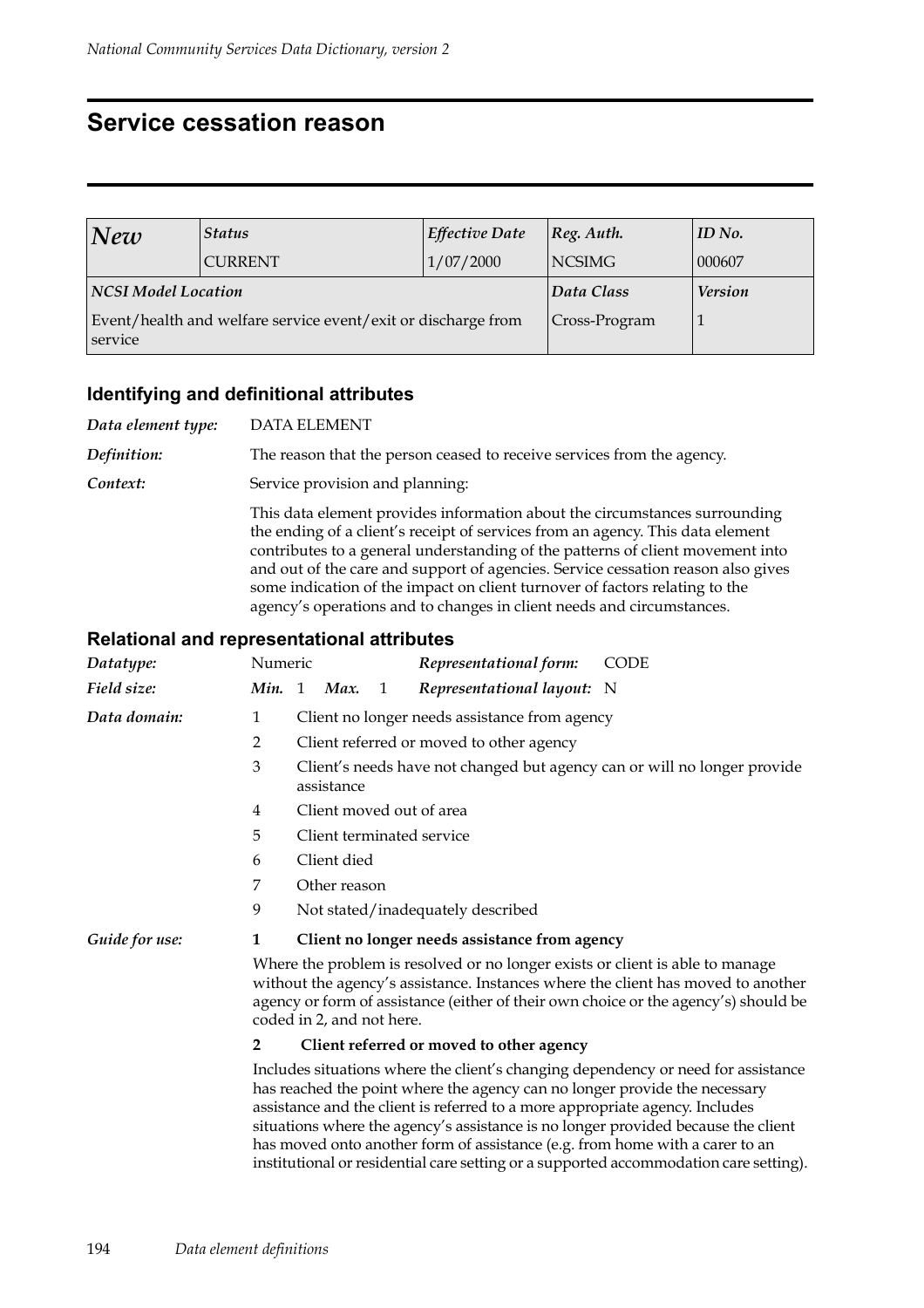# **Service cessation reason** *(continued)*

| Guide for use<br>(continued): | Client's needs have not changed but agency can or will no longer<br>3<br>provide assistance                                                                                                                                                                                                                                                                                                                                                                                                                                                                                                                                                                                                                                                                                                                                                                                                                                                                                                    |  |  |  |  |  |  |  |
|-------------------------------|------------------------------------------------------------------------------------------------------------------------------------------------------------------------------------------------------------------------------------------------------------------------------------------------------------------------------------------------------------------------------------------------------------------------------------------------------------------------------------------------------------------------------------------------------------------------------------------------------------------------------------------------------------------------------------------------------------------------------------------------------------------------------------------------------------------------------------------------------------------------------------------------------------------------------------------------------------------------------------------------|--|--|--|--|--|--|--|
|                               | Includes situations where the client's need for assistance has not changed but the<br>agency has ceased to provide assistance to the client because of the agency's<br>resource limitations. This would usually be associated with a review of the<br>relative need of all agency clients in order to decide on which clients have<br>priority. Where the main reason the client ceased to receive services from the<br>agency was because the client's increased level of need/dependency led to a<br>referral to another agency or program that provides a higher level of community<br>care, code 2 should be used. Also includes when an agency terminates service to a<br>client for worker (or volunteer) occupational health and safety reasons. Safety<br>issues may relate to the physical setting of service delivery (e.g. unsafe or<br>unsanitary dwelling) or to concerns with the physical or emotional wellbeing of<br>the worker (or volunteer) due to the client's behaviour. |  |  |  |  |  |  |  |
|                               | Client moved out of area<br>4                                                                                                                                                                                                                                                                                                                                                                                                                                                                                                                                                                                                                                                                                                                                                                                                                                                                                                                                                                  |  |  |  |  |  |  |  |
|                               | The client ceased to receive assistance from the agency because the client moved<br>out of the geographic area of coverage of the agency. That is, the reason the<br>agency ceases to assist the client is primarily because of a change in client's<br>residential location and not because of any change in their need for assistance.                                                                                                                                                                                                                                                                                                                                                                                                                                                                                                                                                                                                                                                       |  |  |  |  |  |  |  |
|                               | <b>Client terminated service</b><br>5.                                                                                                                                                                                                                                                                                                                                                                                                                                                                                                                                                                                                                                                                                                                                                                                                                                                                                                                                                         |  |  |  |  |  |  |  |
|                               | The decision to cease receiving assistance from the agency is made by the client.<br>That is, it was the client's choice and not the result of any agency assessment of<br>need or change in the client's external circumstances. If the client had not made<br>this choice they would have continued to receive assistance from the agency.                                                                                                                                                                                                                                                                                                                                                                                                                                                                                                                                                                                                                                                   |  |  |  |  |  |  |  |
| Collection methods:           | This data element should be recorded for clients who cease to receive funded<br>assistance from an agency. Where the client has ceased to receive services for<br>more than one reason, the agency should clearly record the main or primary<br>reason for the cessation of service. Other reasons can also be collected if<br>necessary.                                                                                                                                                                                                                                                                                                                                                                                                                                                                                                                                                                                                                                                      |  |  |  |  |  |  |  |
| Related data:                 | Last service contact date v.2.                                                                                                                                                                                                                                                                                                                                                                                                                                                                                                                                                                                                                                                                                                                                                                                                                                                                                                                                                                 |  |  |  |  |  |  |  |
|                               |                                                                                                                                                                                                                                                                                                                                                                                                                                                                                                                                                                                                                                                                                                                                                                                                                                                                                                                                                                                                |  |  |  |  |  |  |  |

| Source document: | DHFS: 1998. HACC Data Dictionary Version 1.0. Commonwealth of Australia. |
|------------------|--------------------------------------------------------------------------|
|                  | <b>Source organisation:</b> Department of Health and Family Services     |
| Comments:        |                                                                          |